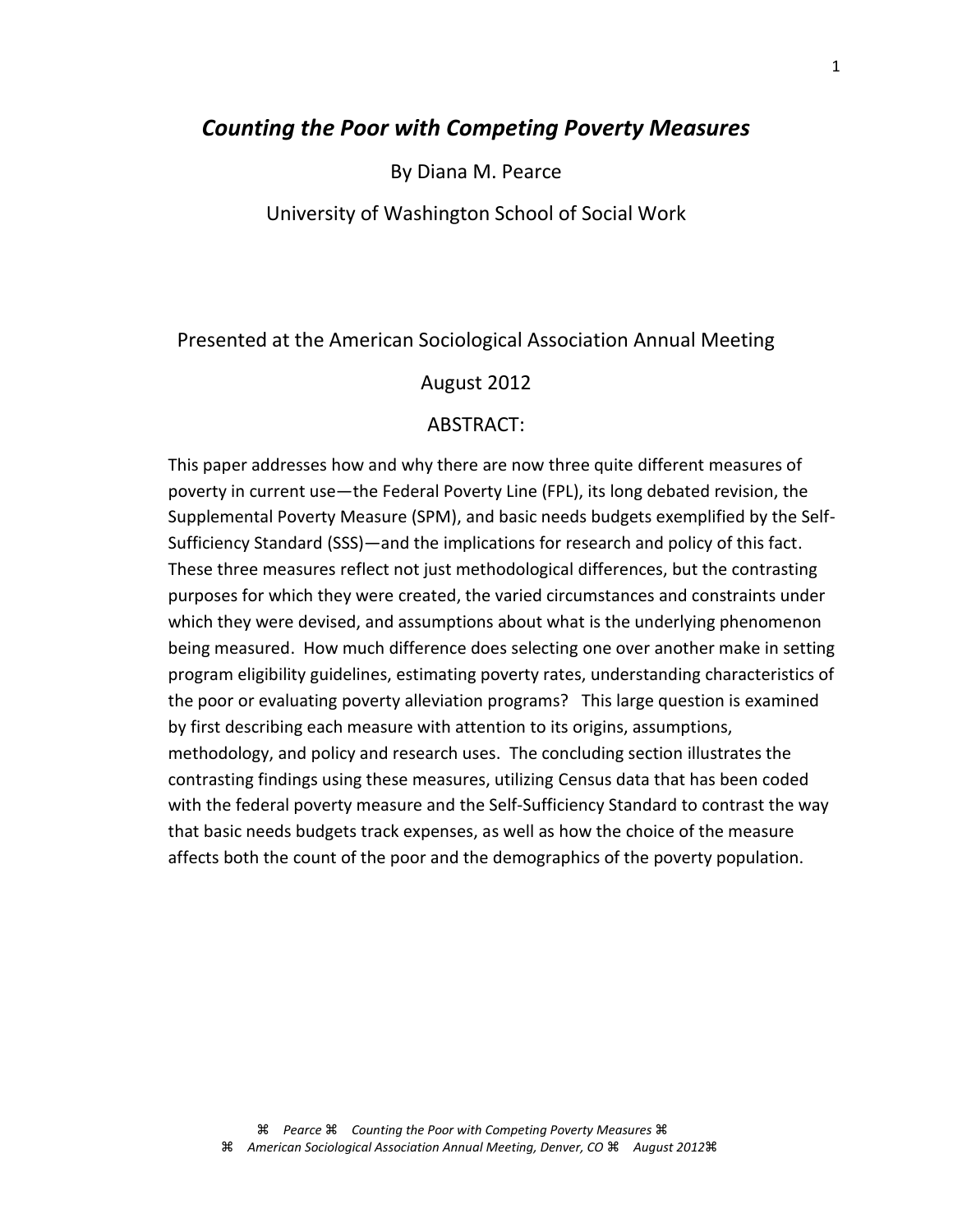How poverty is measured at a given point in time or by a given entity is not just a technical or methodological issue, confined to academia, but is embedded in the socioeconomic context, and even the politics of the time. For both researchers and those working in applied settings, there are now three quite different measures and approaches for assessing the levels, character and trends in poverty. Why and how these came about reveals the underlying perception of both what poverty is and its causes. By better comprehending these different perspectives, the sociologist can better understand how and why a particular measure is employed by a given entity as well as what the implications are of such choices for the resulting understanding of poverty, its dynamics and its mitigation.

## **Origins of the Federal Poverty Measure**

Almost a half-century ago, Mollie Orshansky (1965) developed what has become the official poverty measure. Because the measure being used by the President's Council of Economic Advisers at that time had only one threshold for families regardless of size or composition, she felt that it underestimated the extent of poverty among children (Fisher, 1992, and so devised one that did vary by the number of adults and children. This measure is still the official federal poverty measure, updated today only for inflation.

Since its inception, the official federal poverty measure has been widely used in poverty research to track trends and analyze the characteristics of those in poverty (Iceland, 2006). Over Orshanksy's objections, however, it also began to be used as a policy tool in government anti-poverty programs to determine eligibility and to allocate government resources to people and communities in need. Gabe (2007) estimates that it is used in 82 federal programs, not counting state or local programs, and most recently it was incorporated in the Affordable Care Act (where it defines the income range for eligibility for subsidized health care premiums.)

At the same time, over the decades, it became the subject of many critiques (Ruggles, 1990; Blank, 2008). The first and major critique was that the "line" (meaning the thresholds) over time has become too low. Even Orshansky herself tried to raise the line a few years later by changing the food multiplier to reflect more recent consumer expenditure data that showed that food had fallen from the 33% of average family expenditures she had used to 28% in the more recent data but this proposal was rejected (Fisher, 1992), leaving the multiplier of food times three unchanged (except for inflation). As a result, the federal poverty measure or poverty line (known commonly as the FPL), gradually fell from 50% of median family/household income in 1965 to 28% by 2009.

Besides being too low, there were other problems as well. First, because the methodology was "frozen", it could not change, even as family demographics and labor force participation patterns changed, as costs increased or new costs emerged (health care, child care, taxes, and so forth) (Ruggles, 1990). Second, the measure had no geographic variation, thus ignoring the very real fact that the cost of living varies substantially by place, and that these differences widened over time. Finally, the measure of resources was narrow, counting only cash income,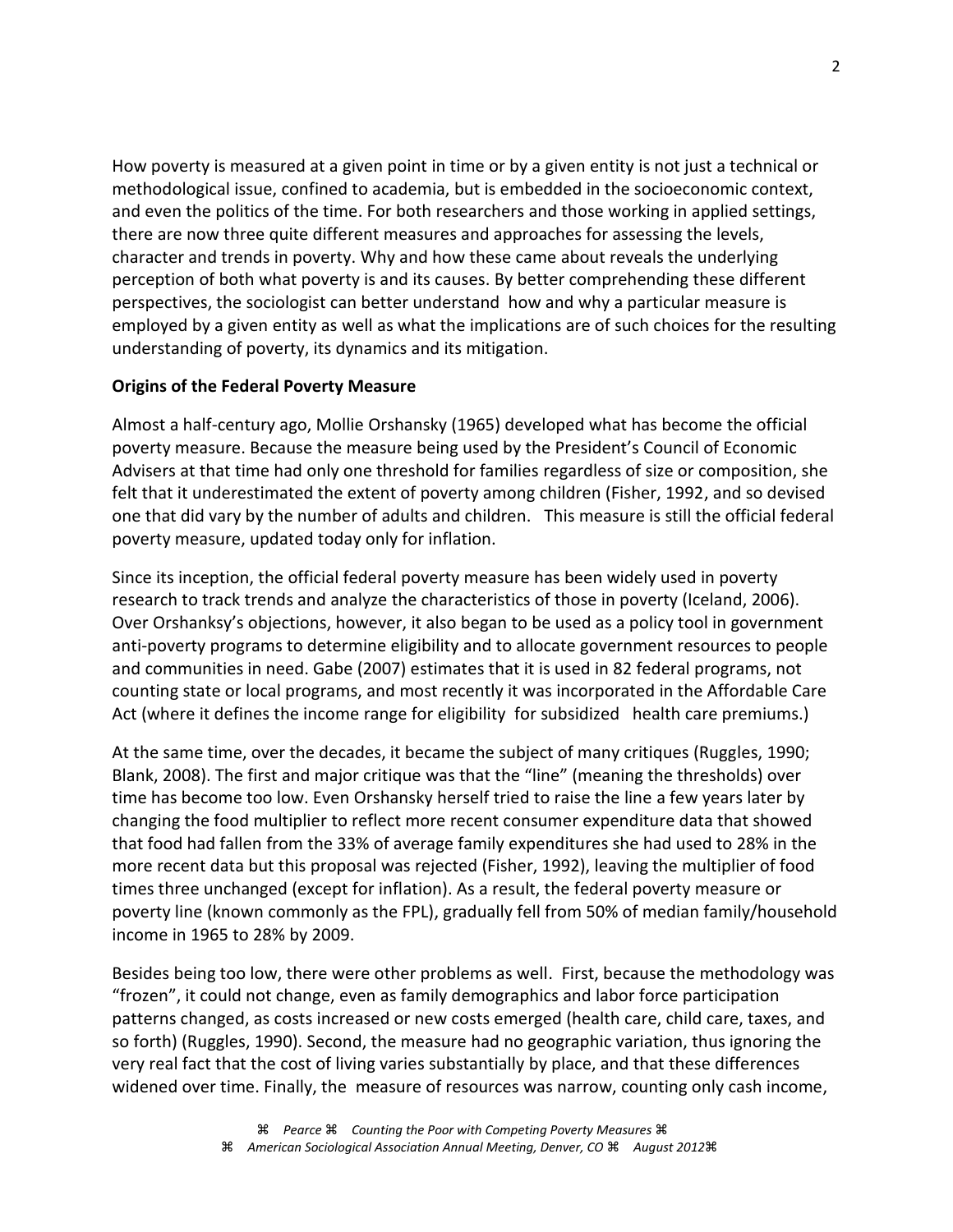underestimating the non-income resources (such as food stamps, Medicaid, or child care assistance) increasingly received by the poor, arguably improving their well-being. By not taking into account such near cash or in kind benefits, resources that have expanded substantially over the last four decades, the impact of these programs could not be shown in terms of reducing the number of poor.

Not just academics and researchers critiqued the poverty measure, but those using it to as a policy tool to determine eligibility or allocate program resources found it was inadequate. Thus programs developed a number of "workarounds". These included:

1. Using multiples of the federal poverty line, to make up for it being too low. These multiples range from SNAP (food stamps) (using 130% of the federal poverty measure (commonly called the Federal Poverty Line, or FPL, by programs), WIC using 185%, to 200% of the FPL used by the foundation-funded Working Poor Families Project.<sup>1</sup>

2. To incorporate geographic differences in prices, federal programs allowed states to use *different* multiples of the FPL in determining eligibility; for example, for the State CHIP (Child Health Insurance Program), with eligibility ranging from 160% (North Dakota) to 400% (New York) of the FPL. That is, it is recognized that the income level at which families are able to both secure the basics (food, housing and still afford to pay market rate for health insurance for their children varies considerably by where one lives.

3. Other programs simply gave up on using the FPL as a measure of need, and to get geographic variation instead used a percentage of state median income (child care in some states) or percentages of area median income (for federal housing assistance, on the assumption that incomes are a proxy measure of variation in local prices).

Nevertheless, these work-arounds were and are crude and at best an awkward approach to measuring or assessing poverty, even in multiples or with geographically-based adjustments. Whether one is qualifying households for assistance, or assessing the extent of "working poverty", there is a conceptual difficulty in categorizing people as poor, as in need, when their income is well above the poverty line, as happens when using 200%, 300% or even 400% of the poverty measure. Moreover, it requires assumptions, for example, that there is a constant relationship between income levels and cost levels, i.e., that lower income levels means lower costs, and vice versa.

Advocates have also developed other alternatives to the FPL. One example is that of the "housing wage". Created in 1989 by Cushing Dolbeare, the "housing wage" uses the formula, based on housing assistance policy, that households should not pay more than 30% of their income for housing (DeCrappeo et al, 2010). If the cost of their housing exceeded that percentage, their ability to meet their other needs would be compromised. Although this sounds like the "single cost" approach of the FPL, because it is based on the U.S. Department of Housing and Urban Development (HUD)'s Fair Market Rents (FMRs), it is varied geographically as well as by family size. Usually set at the 40<sup>th</sup> percentile, the FMRs are calculated for over 400 housing market areas. By determining what percentage of renters cannot afford a modest housing unit without exceeding 30% of their income, this metric determines how many renter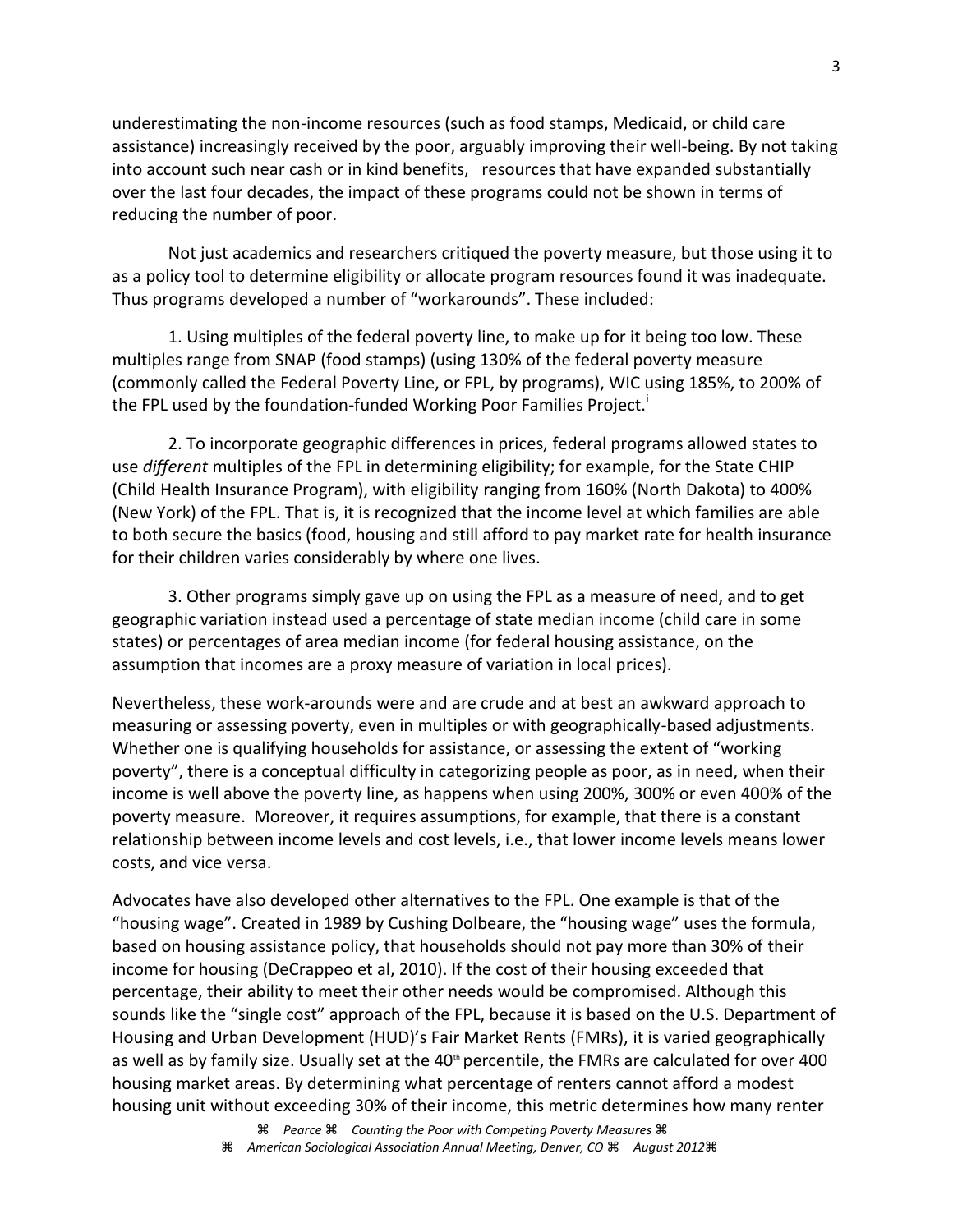households find housing "Out of Reach", the title of the report using this metric issued annually by the National Low Income Housing Coalition. Joassart-Marcelli (2005) used the NLIHC as well as variations on the FPL, the SPM, and other approaches to analyze working poverty in southern California.

## **The Second Measure: National Academy of Sciences (NAS)/Supplemental Poverty Measure (SPM)**

These critiques and problems with the FPL culminated in the Congressionally mandated report from the National Academy of Sciences entitled *Measuring Poverty* (Citro and Michael, 1995) which summarized research and made a series of recommendations for revising the federal poverty measure (Focus, 1995). These recommendations were applied by Census Bureau researchers (e.g., Garner and Short, 2008) as "experimental" measures and by others as well (often as the "National Academy of Sciences" measure, e.g., see Mayor's Office [NYC], 2008). They were also the subject of proposed legislation, the Measuring American Poverty Act of 2009. In 2010, the Obama Administration implemented the "Supplemental Poverty Measure" (SPM) by Executive Order, a revision of the Orshansky measure shaped largely by the recommendations of the National Academy of Sciences 1995 report (Interagency Technical Working Group, 2010). The first official statistics using the new measure and methodology were released in the fall of 2011 (US Census Bureau, 2011).

The Supplemental Poverty Measure (SPM) addresses many of the critiques of the official measure as well as most of the recommendations of the National Academy of Sciences. Rather than being based on a single budget component (food) and assuming an unchanging ratio to other items, as with the current federal poverty measure, it is based on the prices of four "core essentials": housing, utilities, food and clothing – the essentials for survival (plus a little extra for miscellaneous). These prices are calculated based on expenditures of the modal household at the 33rd percentile, based on a moving average over the last five years (thus smoothing year to year spikes or declines in particular prices). By basing it on expenditures, the SPM will rise (or fall) as living standards rise (or fall), thus making the SPM a relative (rather than absolute) measure, and preventing it from falling further and further behind as has happened with the federal poverty measure. In addition, it is varied by geography in part (for the housing portion of the measure), using area housing prices. And, perhaps most important for policymakers, it uses a broadened resource measure to assess the impact of receiving cash (such as tax credits) and near cash assistance (such as "food stamps", now called Supplemental Nutrition Assistance Program, or SNAP) that augment cash resources.

The SPM also attempts to assess the impact of other items not anticipated in the original measure, such as health care, as well as "new" or greatly expanded costs associated with employment, including child care, transportation, and taxes. However, rather than being included in the threshold, *actual* expenditures in these areas (except taxes) are deducted from the resource side of the equation. This assumes that the amount of actual expenditure is an accurate indicator of the amount *required* to meet the need. However, less outlay up front on these items may reflect *inadequate resources* rather than less *need*. As a result, this privileges some needs (those in the threshold, such as housing) over others which are not in the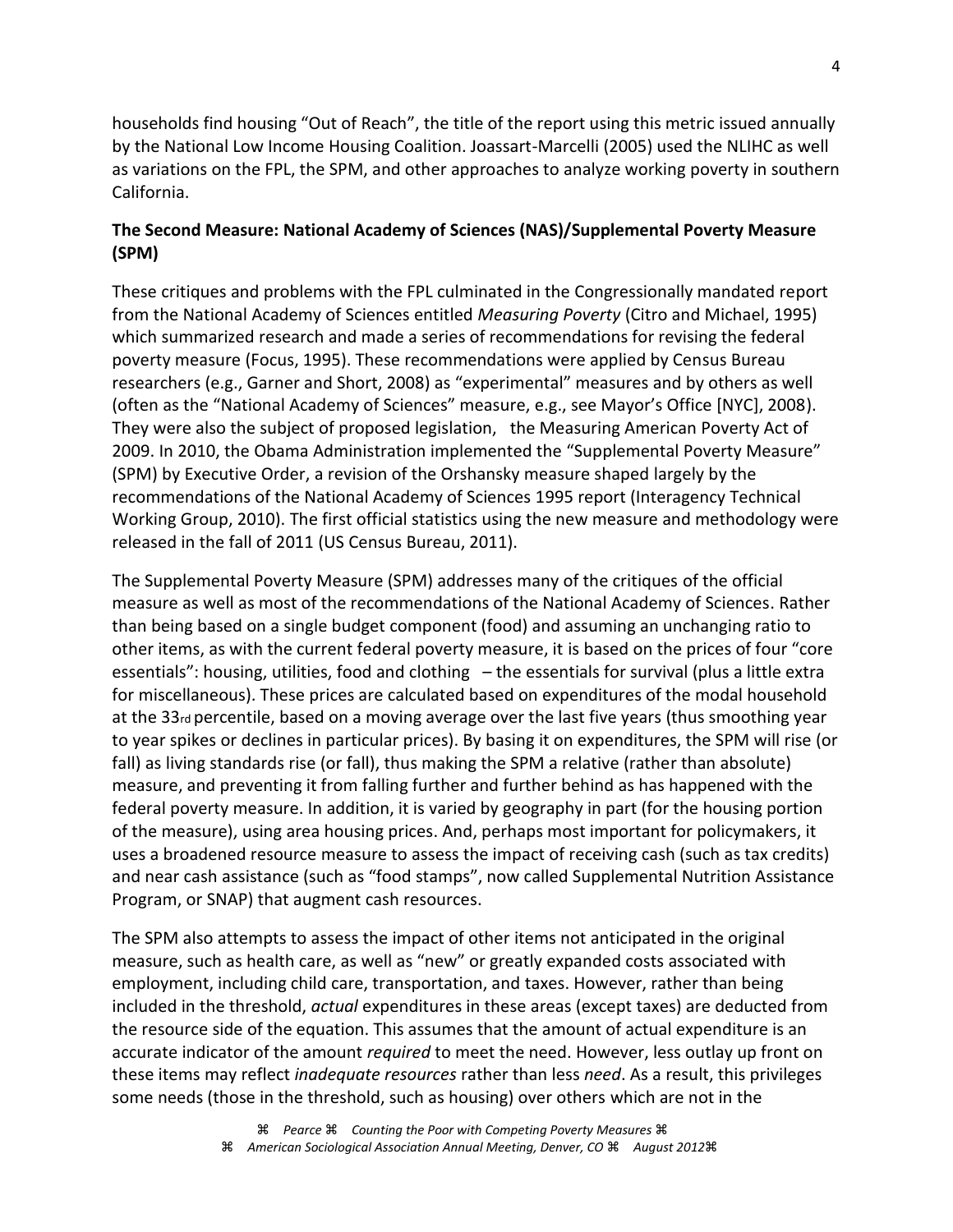threshold, such as child care. Put another way, employing this approach misses the poverty of those who are able to meet core essentials such as housing but who must forgo health care or child care because of limited resources.

Many have applauded the SPM as having created a more accurate and nuanced measure of poverty. Without question, counting resources more comprehensively, including the value of tax credits, non-cash assistance, and homeownership without a mortgage, and at the same time allowing for the deduction of necessary expenses, results in a more accurate counting of the poor. In addition, one of the most important impacts of the SPM is that it has broken the logjam of two decades of debate, proposals, reports and research by introducing at the federal level an alternative approach to measuring poverty. This has opened up for debate the methodology and measures used to assess poverty.

The SPM, overall, results in a count of the poor that is only slightly above the numbers produced by the official poverty measure. This is not an accident: the original NAS report intended that the initial count of the poor using the NAS/experimental/SPM measure of poverty be at roughly the same level as that of the federal poverty measure for the same year. By doing so, analysis would reveal how the changes in the methodology, such as broadening the resource measure, would change *who* is counted as poor. In addition, setting it at approximately the current level would avoid having to explain how suddenly the number of "poor" increased, opening up the question of whether the resulting sudden increase reflected changed methodology, or a change in the "definition" of poverty.

Given this reality, the SPM does not close the gap that developed over the last half century between what people *mean* by poverty and what is now being *measured*. Indeed, it may be most accurate to describe the SPM (as well as the current FPL) as measuring "deprivation", not poverty. That is, those who are designated as "in poverty" by the SPM lack sufficient resources to meet the core essentials for survival – food on the table, a roof over one's head, lights and heat, and clothing on one's back. However, for most people, being poor means something like "not having enough to make ends meet", to meet one's basic needs, and the latter include not just survival needs, but also health care, and the means to earn one's income – transportation, child care, etc. In short, the NAS/experimental/SPM measure is still "too low".

The other issue unresolved by the SPM is that, unlike the FPL, it does not yield usable thresholds (or benchmarks) for use in applied settings (such as eligibility determination, program evaluation and resource allocation). The NAS report and subsequent work on the development of the SPM has focused on improving the "macro" measure of poverty that yields a more accurate count of the poor, and data that allows analysis which reveals the extent, characteristics, and trends of poverty. For the practitioner or policymaker however, the desire for an improved "poverty measure" is for a policy tool that can be used to measure whether an individual or household is poor, that is, thresholds. For these policymakers and policymakers, poverty measurement is primarily a "micro" problem as it is about assessing who is poor, or what programs, occupations, or policies move persons above or out of "poverty".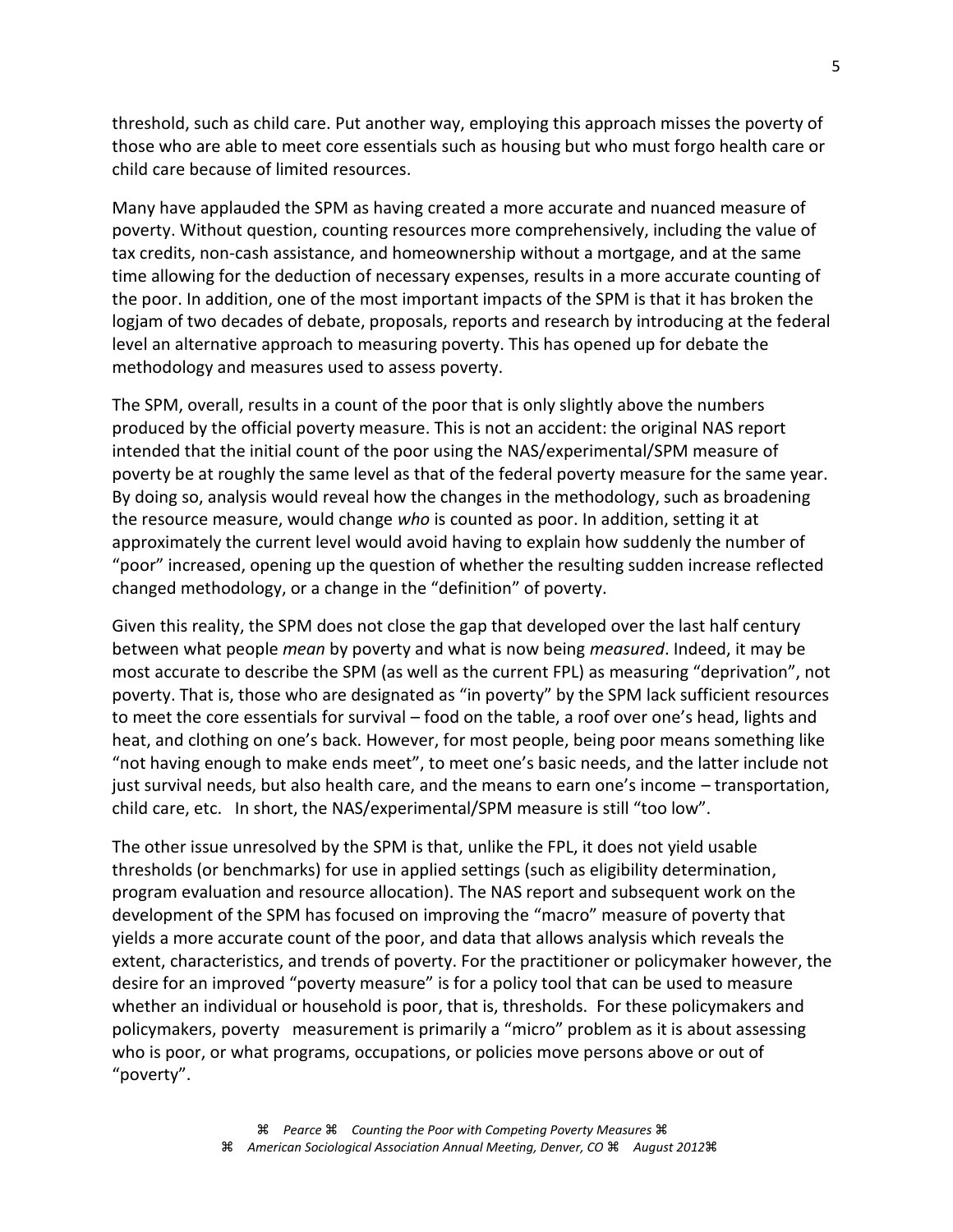The SPM addresses the need for a better "macro" measure of poverty, but leaves untouched the need for an improved "micro" measure as well<sup>if</sup>. While the SPM does have thresholds, they are not equivalent to the FPL thresholds, for the methodology is different. To measure poverty with the FPL, gross income of the individual or household is compared to the appropriate threshold. With the SPM and related measures, one needs to know not only gross income, but also certain expenditures, housing tenure status, etc., before being able to determine poverty status; thus the SPM thresholds are only an intermediate step in determining poverty status, and thus cannot be used in the same way as the FPL thresholds. In particular, they cannot be used to determine allocation of resources in anti-poverty programs, for one cannot both measure poverty that includes the impact of anti-poverty programs at the same time as determining the need extant in that population.

## **A Third Measure: Basic Needs Budgets, with a Focus on the Self-Sufficiency Standard**

A substantially different approach to addressing the issues raised by critiques of the FPL sought to address its limitations, not by using multiples, surrogates or workarounds, but by starting from scratch and building comprehensive thresholds "from the ground up". Of course, building budgets based on a list of basic needs, sometimes long and sometimes short, has a long history (Johnson, Rogers & Tan, 2001; Bergman and Renwick, 1993). More recent versions, however, are able to take advantage of the much more extensive data on prices and expenditures not available even two decades age, and that is moreover, timely, geographically (and where appropriate, age) specific.

The most extensive and developed of these is the Self-Sufficiency Standard. Although there have been other budgets calculated by individuals, organizations (such as the Economic Policy Institute, see www.epi.org) or states, there are more similarities than differences between these budgets, as noted by Bernstein in his early survey of these budgets (based on a conference; see Brocht, Bernstein and Spade-Aguilar, 2000).

The Self-Sufficiency Standard has been in continuous existence for over 16 years, has the most extensive set of thresholds in terms of family types and is the most geographically detailed. Unlike the FPL or the SPM, it was not developed as a measure of poverty, however, but rather as a workforce program performance measure for federal job training programs. At the time, programs were evaluated on the basis of a performance measure of "self-sufficiency" that consisted of the average wage of all participants. This resulted in reinforcing gender and racebased inequities as the higher wages of white males resulted in "creaming" in order to meet program performance thresholds. The Self-Sufficiency Standard was developed as an individualized metric, reflecting what was required for each participant, given his/her household composition and place of residence, to achieve self-sufficiency.

The resulting performance measure, the Self-Sufficiency Standard, thus calculated what was minimally required for households in which all the adults were employed to meet their basic needs, including employment-related costs, such as transportation, taxes, and child care. Unlike earlier budgets that used "experts" to set the minimally adequate level of costs, the Standard is able to use government-determined price minimums, either in terms of standards such as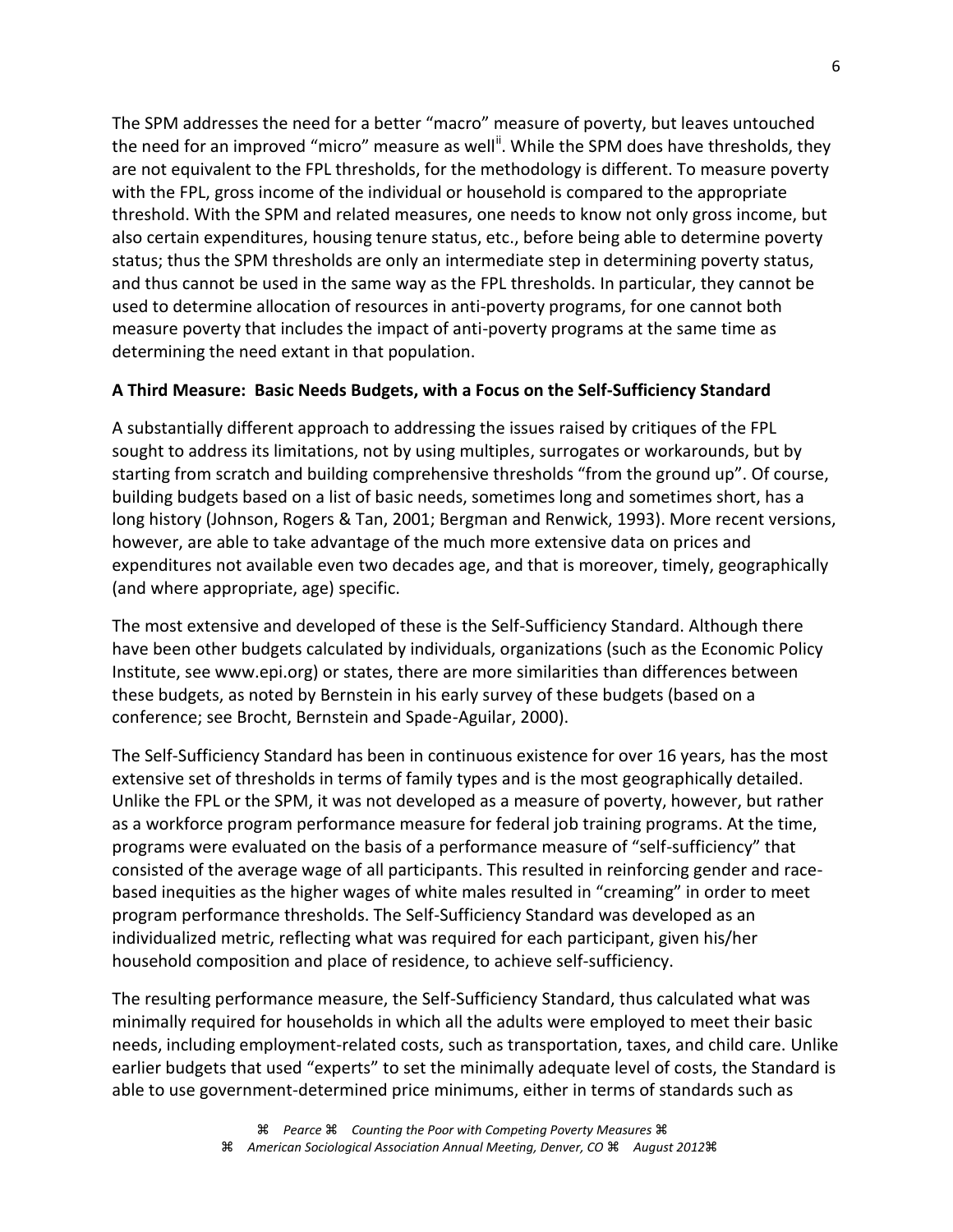nutrition (USDA food budgets), or what is deemed adequate for assistance (FMRs for housing; child care subsidy levels for child care costs). When publically determined levels of adequacy are not available, as with transportation, then expenditure data is used. Data is as geographically detailed as possible, as well as age specific as appropriate (child care, food, and health care). Only data that is calculated consistently across time and place is used; as improved data becomes available, e.g., more geographically specific data levels, these are incorporated into the methodology. $^{\text{iii}}$ 

The extent of the need for a basic needs budget approach can be gauged by the widespread adoption and institutionalization of this approach to poverty measurement. The Self-Sufficiency Standard is found in 37 states and the District of Columbia, and almost all the remaining states have a similar basic needs budget/wage standard (usually simpler, with less extensive detail in terms of family types and/or geography). Originally designed for use as a performance standard in workforce/welfare settings, the Self-Sufficiency Standard is used by these types of agencies to determine eligibility for services and to allocate training and education resources towards occupations/industries that have self-sufficiency level wages. Moreover, the Standard has become the basis for online calculators which help clients (and policymakers) strategize how to combine benefits, training, and work to move towards self-sufficiency while at the same time stabilizing family's housing, child care, food and other basic needs. As an analytic tool in applied settings, the Standard helps guide client choices and at the same time enables the evaluation of various strategies (training, soft skills, transportation, child care and other services) in terms of their anti-poverty effectiveness.

Like other reforms, including Unemployment Insurance and more recently, welfare reform, the use of the Standard and other basic needs budgets has been primarily at the state level. Even without federal recognition or support, it has become institutionalized, in that states, workforce councils at the state or local level, and other public and nonprofit agencies have built into their budgets ongoing updating and applications of the Standard.

## **How Basic Needs Budgets Challenge Common Understandings of Poverty Rates & Trends**

The basic needs budget approach, exemplified by the most extensive of these, the Self-Sufficiency Standard, has found its most widespread use as a policy tool, but like the SPM and the original federal poverty measure (the FPL), it also has begun to be employed as a measure of income adequacy. As such, it reveals trends and disparities that challenge commonly held assumptions about the nature and distribution of poverty in the United States. However, because the term "poverty" is associated with the official federal poverty measure (as well as the SPM), and because both of these measures have become lower and lower relative to American living standards over the last half century, in the minds of many "poverty" has become the equivalent of "deprivation". For this reason, discussion in this section will use more neutral language, i.e., referring to households with incomes which are adequate versus inadequate, sufficient versus insufficient, or most simply, are above or below the Self-Sufficiency Standard.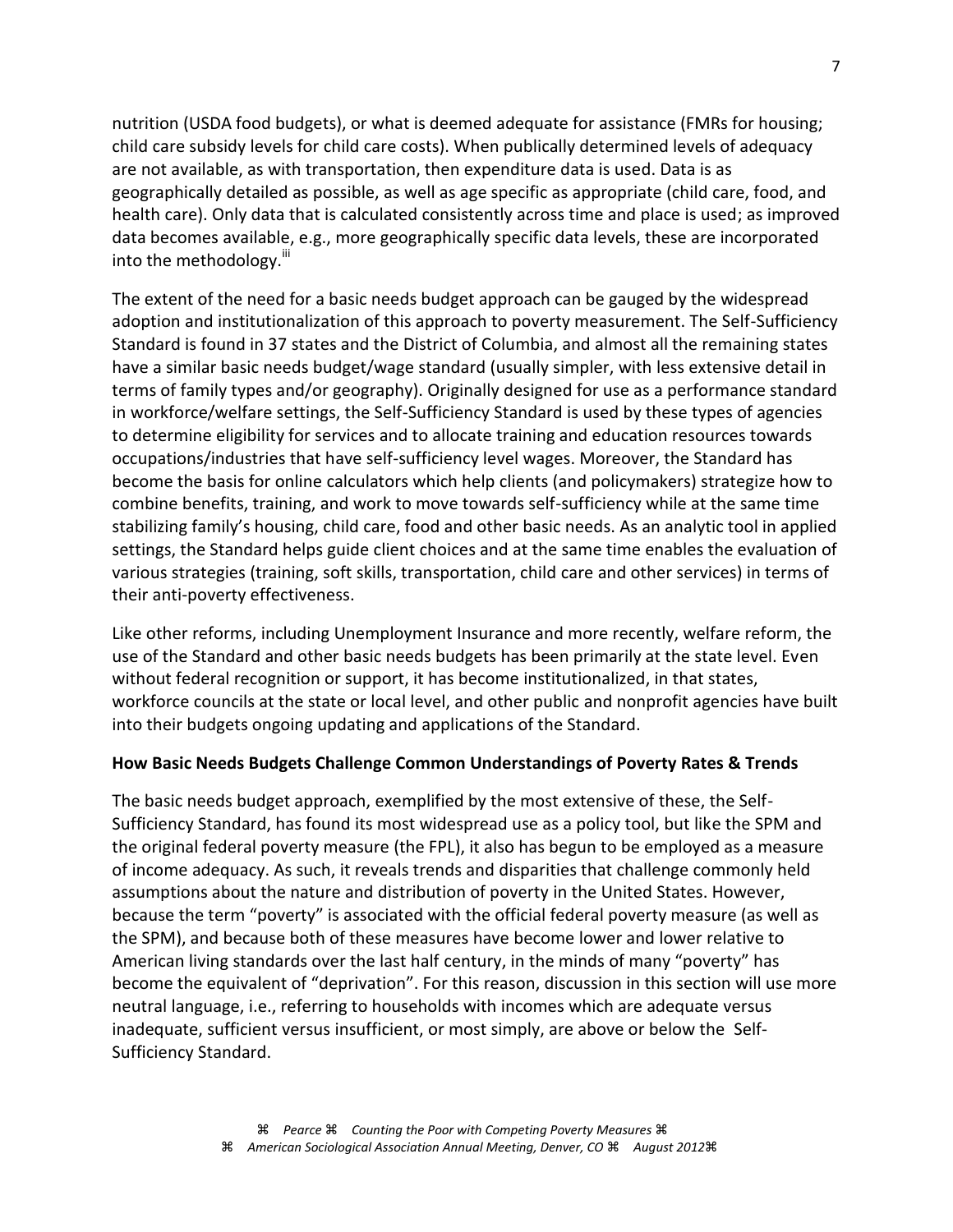Below we present findings based on the Standard, using it as a measure of income adequacy (or poverty). As with the common use of the FPL and the SPM, to do so, we have used datasets from the 2000 Census, CPS or ACS data, coding households with their appropriate Standard, given household composition and place of residence, as well as with the FPL, to provide a comparison. Because the Standard is not intended to apply to households headed by elderly or those with work-limiting disabilities, only households headed by non-disabled adults 18-65 are included. (This paper summarizes data analysis found in individual state level reports, where details of methodology and further findings can be found<sup>iv</sup>, as well as the basic thresholds themselves; the latter data is publically available at the website, www.selfsufficiencystandard.org.) To anticipate, this analysis will show that:

(1) Low-income American households are experiencing a largely hidden "crunch" (Bernstein, 2008) as living costs rise faster than not only wages, but faster than official inflation (as measured by the CPI, the Consumer Price Index);

(2) Taking into account variations in the cost of living across the United States changes the geographical incidence of inadequate income;

(3) The demographics of the incidence of income inadequacy changes: while the burden of income inadequacy, as with the FPL and SPM, falls disproportionately on people of color and/or households maintained by women alone, this is "working poverty" , with most households with inadequate income having at least one worker, many of them with substantial work effort. .

(4) The impact of the Great Recession has been much greater in terms of increased income inadequacy than the FPL indicates, and it has fallen disproportionately certain groups, increasing gender and race/ethnic inequality.

**#1. The "crunch":** Charts 1 and 2 depict the gap between the Standard as it changes over time, and what the official CPI-updated Standard would be. That is, starting with the first calculation of the Standard, the values of the actual Standard when it is updated are shown, as well as what it would be if updated with the CPI (note that taxes and tax credits have been removed from the SSS here). As can be seen, in all but one of the urban counties (Chart 1) and all but one of the rural counties (Chart 2), over the decade a gap between the increase in actual expenses (the SSS) and the CPI-inflated original Standard has increased, to as much as \$10,000 (King County). This means that on average, the SSS increases 4.78% more than the regional CPI in the urban counties per year, and 4.55% more per year in the rural counties.

Why does the CPI underestimate the increase in living costs? There are several possible explanations: first, prices of basic needs (rent, food, health care) are rising faster than other goods and services included in the CPI (which includes everything) but not the SSS (which only includes only basic needs). As can be seen in Table 1, this is not due to one of these costs, as all basic costs have increased, depending on the state and the time period, so there is not one single cost that is driving the increase in the SSS across these states; the one exception is health care, which is the fastest growing cost (over 5% annually on average), but it is also not the largest budget item, with housing usually being the largest (and/or child care, if there are young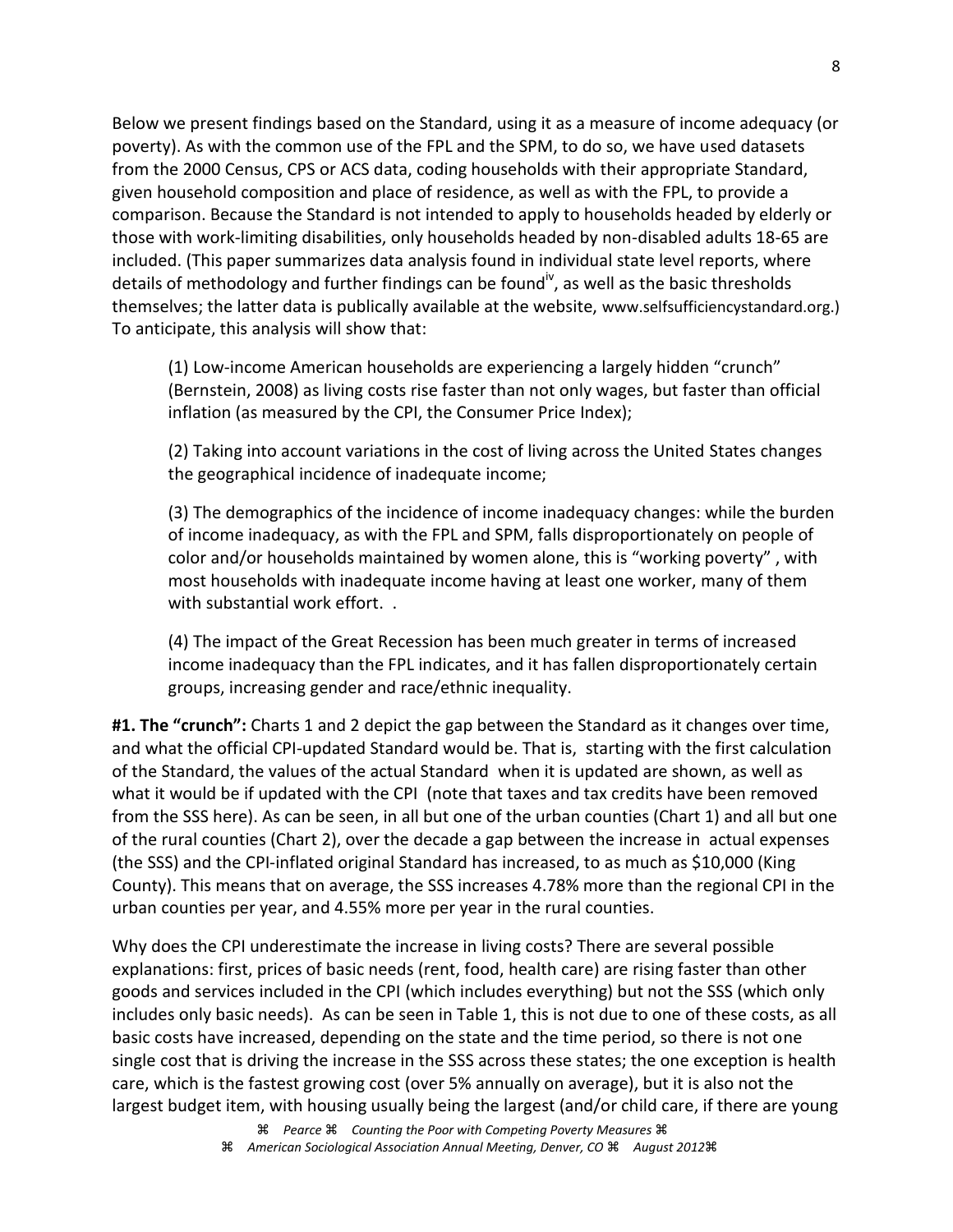children. Second, the data sources used by the SSS better track living costs than the CPI (Renwick, 1998). Whatever the cause, the Standard documents that the devastating impact of stagnating wages on low-income families is being exacerbated by the hidden costs of prices that are rising faster than wages.

**#2. The geographic distribution of inadequate income.** Although the Standard is without exception higher than the FPL for all family types/composition and in all places, the ratio varies considerably, reflecting the substantial regional and urban-rural variations in the cost of living.

In Chart 3, the proportion of households with inadequate income (excluding elderly/disabled) is shown for 7 states, and compared with the proportion below the poverty level. As can be seen, the ratio ranges from the number below the Standard being not quite double the proportion below the FPL (1.8) in Mississippi to over three times the FPL percentage (3.3) in California. At the same time, as can be seen here, there is remarkable consistency among five of the states, with about one in five households lacking adequate income for states in the West and Northeast. However, the most striking result is that the rate of income inadequacy is nearly the same for Mississippi as for California. While most poverty analyses place Mississippi among the poorest, if not the poorest of the states, California is not usually seen as equally "poor". Yet when one "controls" for the actual cost of living, the proportion of households lacking adequate income to minimally meet their basic needs is nearly identical in these two states.

**#3. The demographics of inadequate income.** In terms of race/ethnicity, as shown in Table 2 we find that rates of poverty/income inadequacy are higher for people of color, particular Hispanics and African Americans. But which measure used makes a difference: using the FPL, we see that the poverty rates of these two groups are very similar, within two percentage points, in four of the states, averaging 18.5% versus 18.8% overall. In contrast, using the Self-Sufficiency Standard, Latino households have rates of income inadequacy that are 8 to 12 percentages higher than African American households in every state except Mississippi. This is likely driven by the fact that Latino households are younger and more likely to have children in them, so that their income is lower but their needs as reflected in their Standards are higher. In addition, the racial gap between whites and nonwhite groups increases with the Standard: the Latino and African American poverty rates across these seven states average about 12 percentage points higher than the white poverty rate of about 6%, but income inadequacy rates, compared to whites, are 21 percentage points higher for African Americans and 31 percentage points higher for Latinos. In sum, almost 4 out of 10 African American, and almost half of Latino non-elderly non-disabled households lack adequate income to meet their basic needs in these seven states.

How much of this is due to lack of workers/inadequate employment? In Table 3, the incidence of poverty (FPL) and income inadequacy (SSS) is shown for households with children by household type (married couple and single father households versus single mother households) and by number of workers and presence of at least one full-time year-round worker. Overall, across all the states shown, almost one-third of households with children lack adequate income. Although having two (or more) workers lowers this rate, at least for married couple and single father households, even having a full-time year-round worker leaves over a third of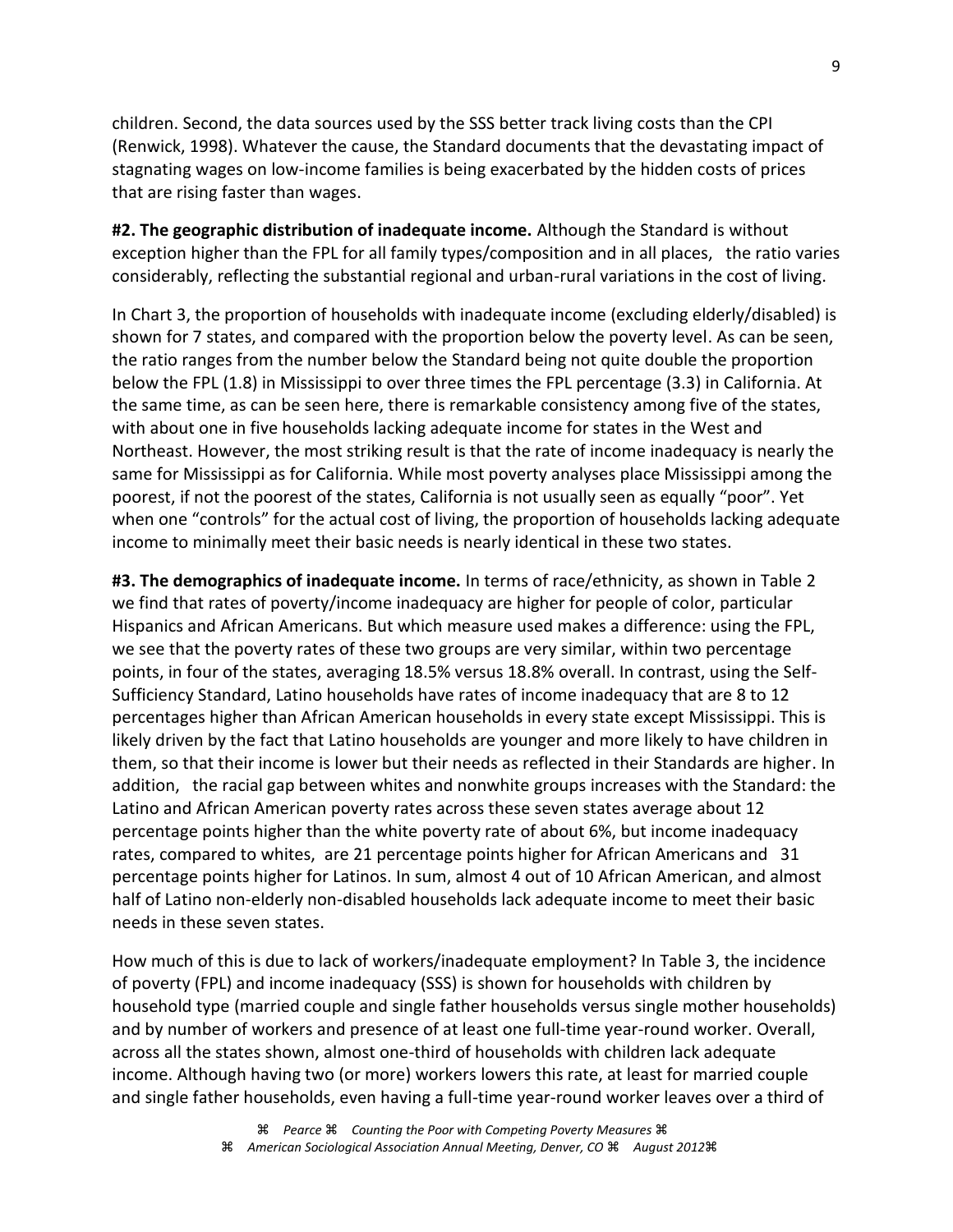these households with inadequate income, and among single mother households, having a fulltime year-round worker leaves over half the households on average with inadequate income.

These trends are in spite of the fact that among all households with inadequate income, the vast majority have at least one worker, ranging from 80-85% in each state; moreover, about half of these workers are full time year-round workers (data not shown). Essentially, work effort does not differ substantially between those above and below the Standard. Wages, however, do differ substantially. That is, the burden of income insufficiency has shifted to those in the workforce, many full time and/or with more than one job. Thus, using a measure like the Self-Sufficiency Standard challenges the analyst to examine much more systematically the issue of wage rates and earnings play in explaining poverty/income inadequacy, that is, a more structural analysis (Cauthen and Hsien-Hen, 2003).

4. The Impact of the Great Recession: all of the above data on the incidence of income inadequacy has used datasets from 2007 or before, and thus do not reflect the impact of the Great Recession. However, a study using 2010 ACS data has just been completed for Pennsylvania. Two findings from this study stand out:

First, while the poverty rate increased less than 2% between 2007 (pre-recession) and 2010 (in the midst of the recession), the rate of income inadequacy increased substantially more, almost five percentage points (See Chart 4).

Second, the burden of increased income inadequacy from the Great Recession has fallen disproportionately on people of color and single mother families. While all race and demographic groups experienced increases in the proportions below the Standard, these groups' rates increased the most. Thus while white households' rate of income inadequacy (percentage with income below the SSS) increased from 17% before the Great Recession to 21% in 2010, during the recession, African American families' rate increased from 41% to 48%, and Latino families increased from 50% to 55%. Similarly, among married couple households with children, income inadequacy rates increased from 19% to 24%, compared to an increase of 58% to 65% among single mother households (See Chart 5).

Thus one legacy of the Great Recession appears to be a widening of race/ethnic and gender inequality.

## **Conclusion**

This paper reviewed three approaches to measuring poverty and income inadequacy in America. The first of these, the federal poverty measure developed by Orshansky a half century ago, was an enormous improvement for the time, but had no geographical variation and was "frozen" in its methodology. Critiques led to an NAS study, whose recommendations were eventually implemented as the SPM, which corrects some of the problems with the FPL, but was pegged to the same, now too low a level, so that it can be more accurately described as a measure of deprivation.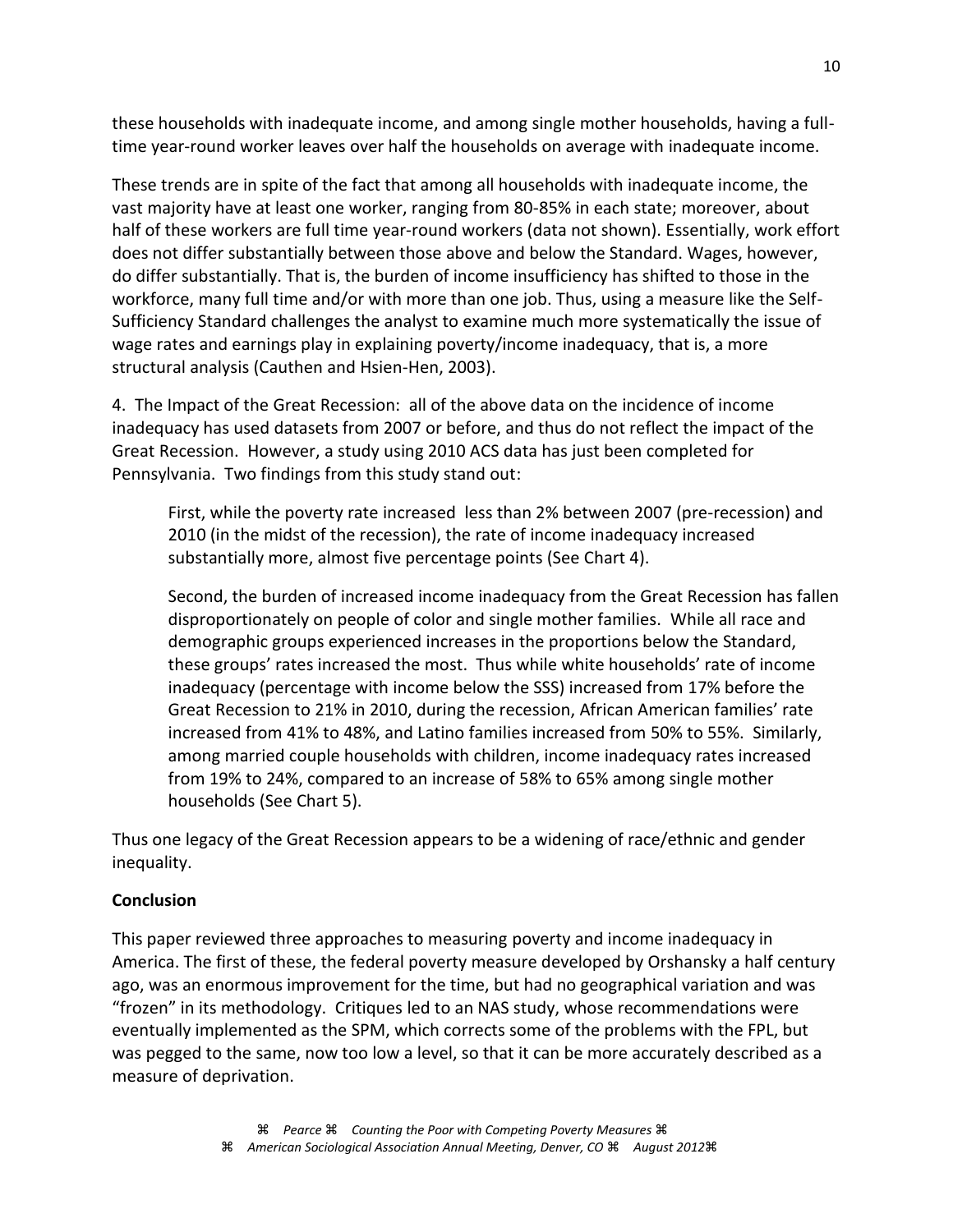The third type of measure discussed is the basic needs budget approach, exemplified by the Self-Sufficiency Standard. To illustrate the impact this has on the understanding of who is poor and why, data was presented from seven state-level case studies which contrast the FPL and the SSS. These studies reveal that about one in five (non-elderly, non-disabled) households have inadequate income in five of the states in the Northeast and West, while about one in three households in both Mississippi and California lack adequate income, a very different geographical distribution of income inadequacy/poverty than that shown by the federal poverty measure. Not surprisingly, people of color, particularly African American and Latino households, have higher rates of income inadequacy, as do single mother households, but the levels are quite high, often reaching more than half of these groups.

Most important, there is a high level of work effort among these households, with at least four out of five households having at least one adult employed, with about half of these working full time year round. What distinguishes households below compared to above the Standard is not work effort, but wages, with those below experiencing wages that are about a third to less than half of those above the Standard, depending upon the state.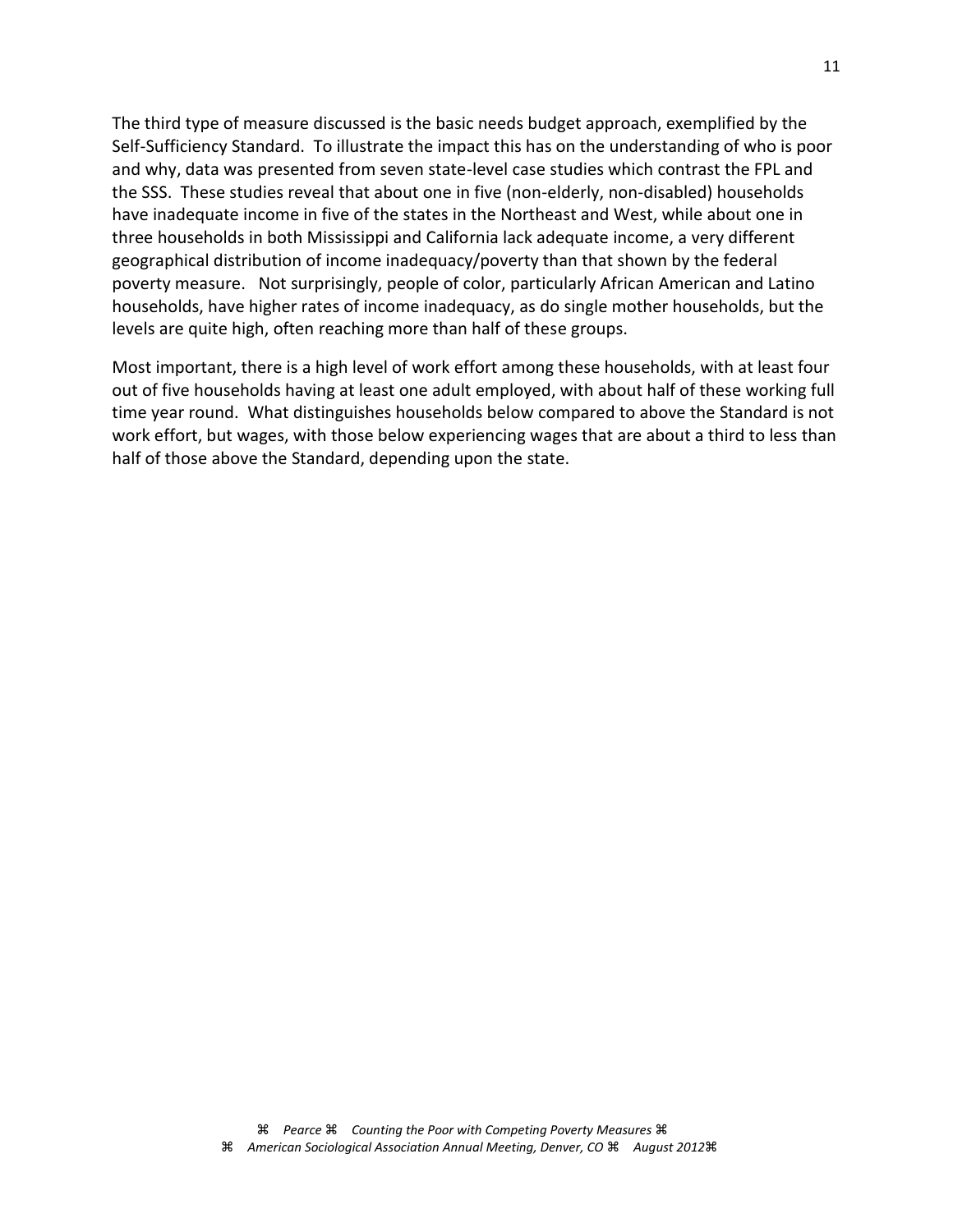#### **Chart 1**

Annual Difference Between the Actual Self-Sufficiency Standard and the CPI-Updated Standard Over Time, 1999-2012. Select Metropolitan Areas Two Adults, One Preschooler, and One School-age Child

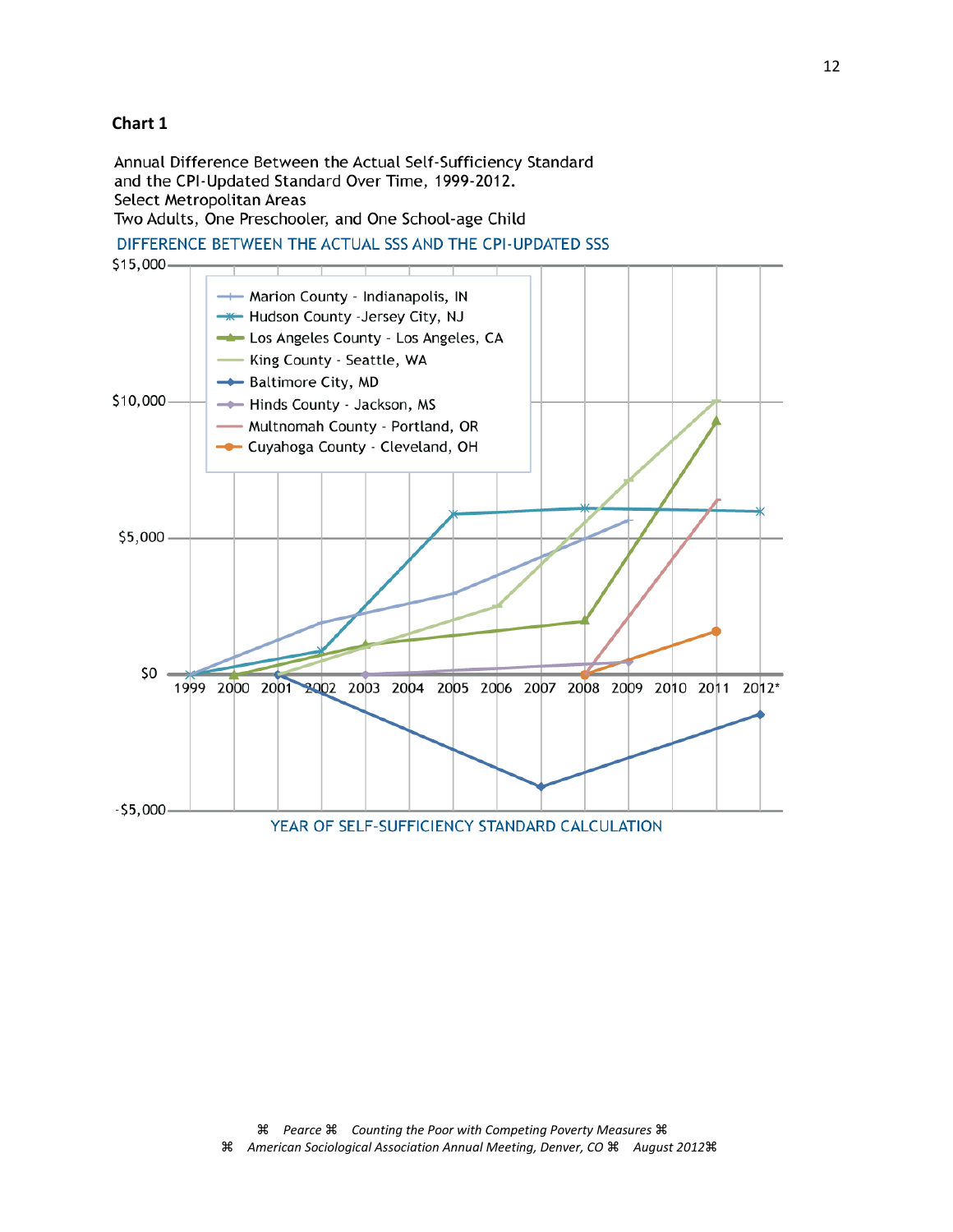## **Chart 2.**

Annual Difference Between the Actual Self-Sufficiency Standard and the CPI-Updated Standard Over Time, 1999-2012. Select Non-Metropolitan Areas Two Adults, One Preschooler, and One School-age Child





YEAR OF SELF-SUFFICIENCY STANDARD CALCULATION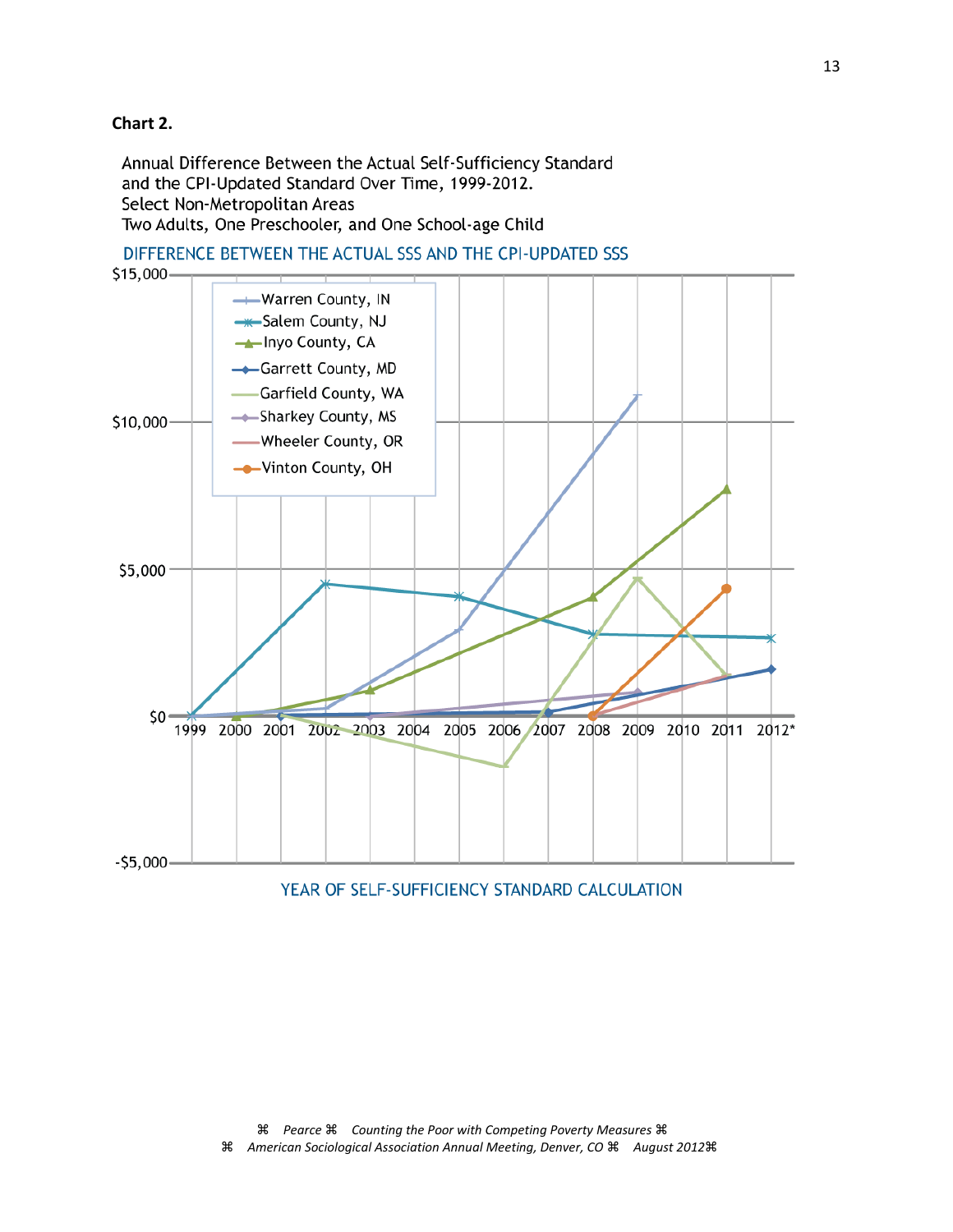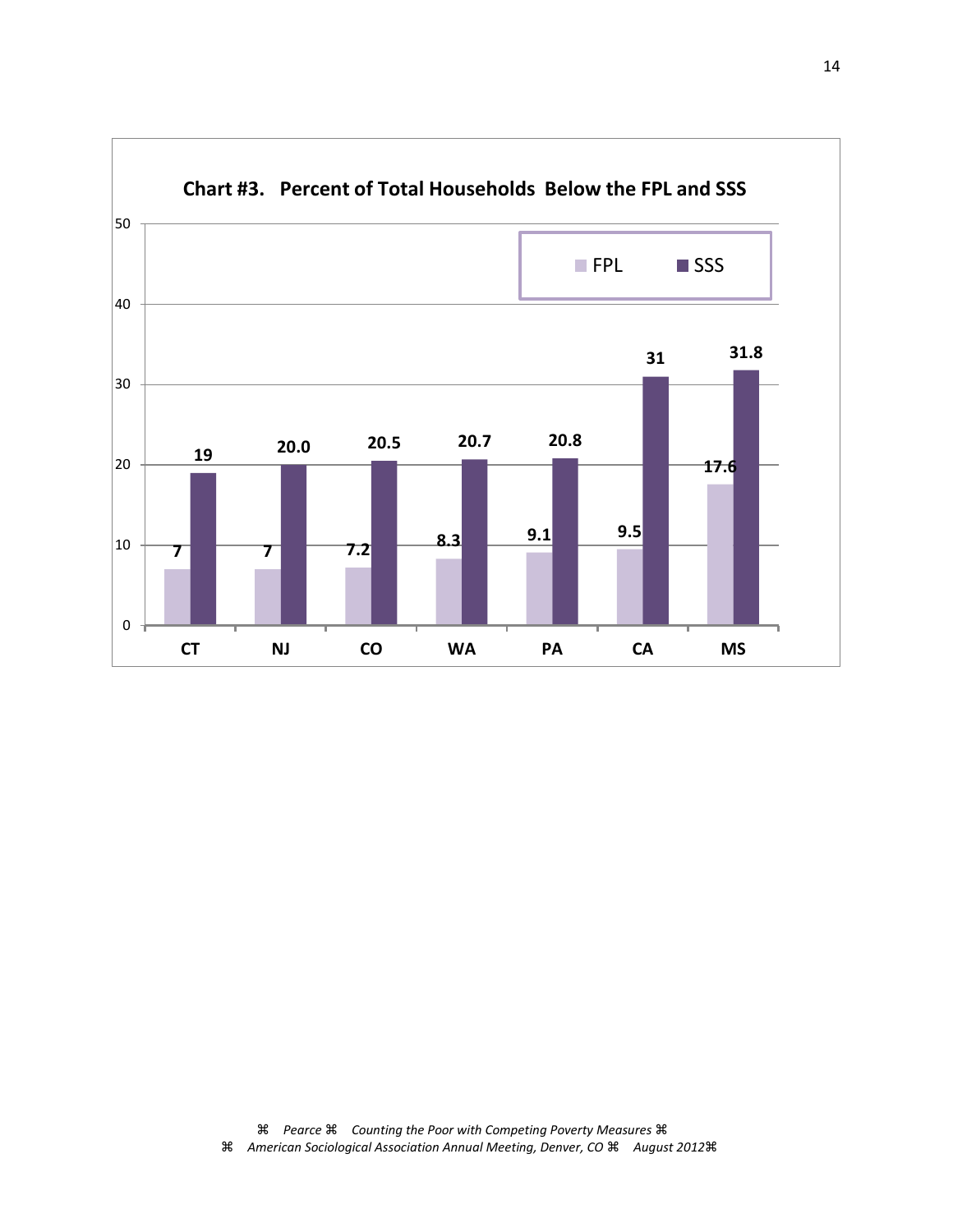

**Chart 4. Impact of Great Recession on Poverty Rate versus Self-Sufficiency Standard Rate, Pennsylvania 2007 and 2010**

**Chart 5. Impact of Great Recession on Poverty Rate versus Self-Sufficiency Standard Rate, Pennsylvania 2007 and 2010, by Race/Ethnicity**

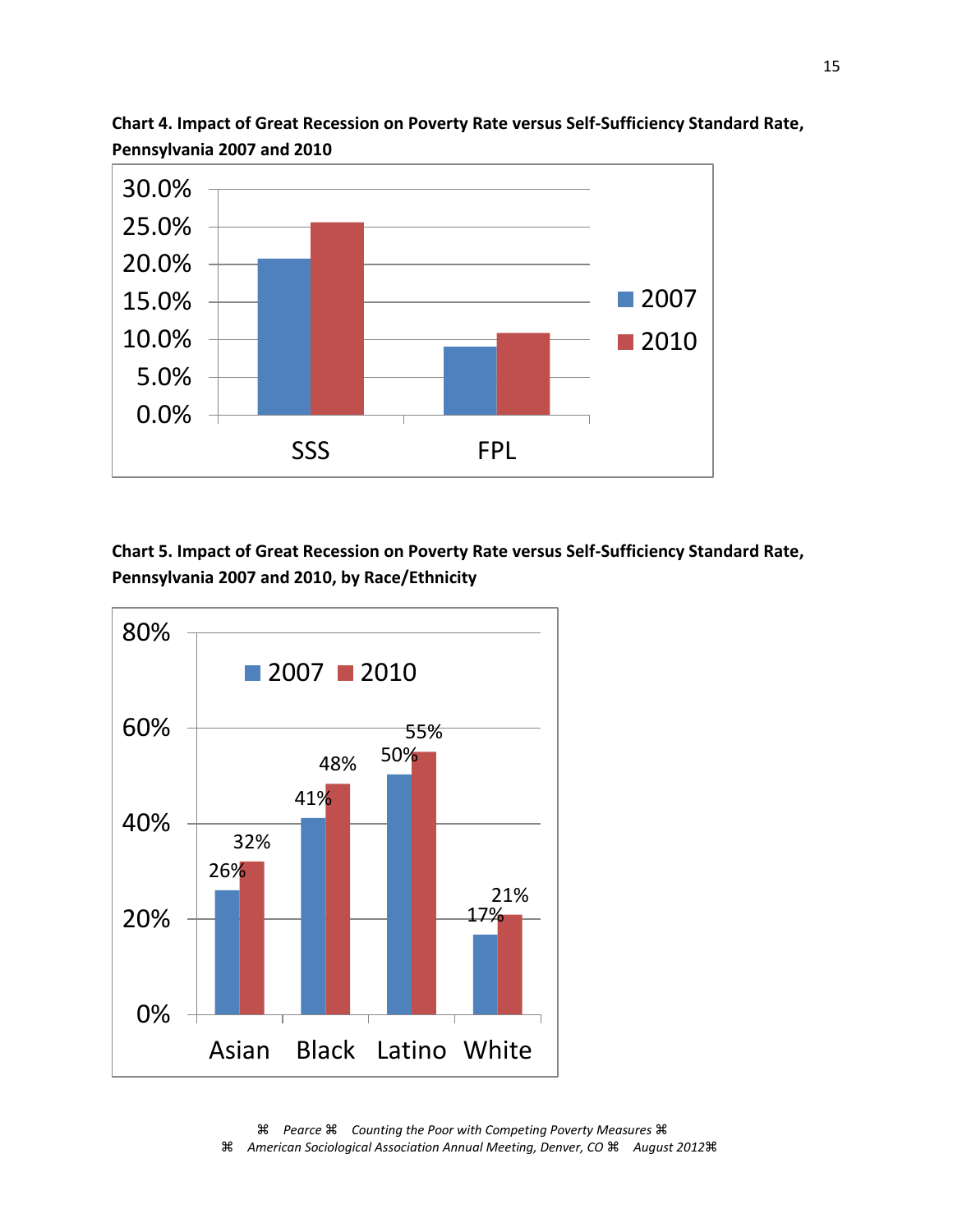|                                 |               | <b>HOUSING</b> | <b>CHILD</b><br><b>CARE</b> | <b>FOOD</b> | <b>TRANSPOR</b><br><b>TATION</b> | <b>HEALTH</b><br><b>CARE</b> | <b>MISC</b> | <b>TAXES</b> | <b>TAX</b><br><b>CREDITS</b> |
|---------------------------------|---------------|----------------|-----------------------------|-------------|----------------------------------|------------------------------|-------------|--------------|------------------------------|
|                                 |               | <b>MED</b>     | <b>MED</b>                  | <b>MED</b>  | <b>MED</b>                       | <b>MED</b>                   | <b>MED</b>  | <b>MED</b>   | <b>MED</b>                   |
| California<br>$(2003 - 2008)$   | Metro         | 4.1%           | 3.6%                        | 9.2%        | 0.9%                             | 6.6%                         | 4.8%        | 9.4%         | 0.0%                         |
|                                 | Non-<br>metro | 6.9%           | 6.1%                        | 6.7%        | 0.8%                             | 7.3%                         | 6.0%        | 14.1%        | $-0.1%$                      |
| <b>Illinois</b>                 | Metro         | 1.7%           | 4.0%                        | 2.7%        | 1.3%                             | 4.6%                         | 2.9%        | 0.8%         | 8.1%                         |
| $(2000-2010)$                   | Non-<br>metro | 3.8%           | 2.5%                        | 2.7%        | 1.4%                             | 4.5%                         | 2.9%        | 0.1%         | 10.2%                        |
| Montana<br>$(2002 - 2008)$      | Metro         | 2.7%           | 5.7%                        | 5.2%        | 2.1%                             | 0.8%                         | 3.6%        | $-0.5%$      | 8.7%                         |
|                                 | Non-<br>metro | 4.3%           | 4.5%                        | 4.7%        | 3.7%                             | 0.8%                         | 3.7%        | $-0.7%$      | 11.2%                        |
| New York                        | Metro         | 3.8%           | 4.6%                        | 4.5%        | 4.1%                             | 4.7%                         | 4.2%        | 3.4%         | 10.3%                        |
| $(2000-2010)$                   | Non-<br>metro | 4.8%           | 5.0%                        | 4.5%        | 4.0%                             | 4.6%                         | 4.6%        | 4.1%         | 10.3%                        |
| Oklahoma<br>$(2002 - 2009)$     | Metro         | 1.4%           | 3.2%                        | 2.7%        | 2.1%                             | 4.9%                         | 2.7%        | $-2.4%$      | 13.3%                        |
|                                 | Non-<br>metro | 5.4%           | 3.2%                        | 2.8%        | 3.0%                             | 5.2%                         | 4.0%        | $-0.7%$      | 12.7%                        |
| Pennsylvania<br>$(2008 - 2010)$ | Metro         | 3.0%           | 3.0%                        | 4.1%        | 4.7%                             | 8.7%                         | 4.3%        | 4.3%         | 9.5%                         |
|                                 | Non-<br>metro | 3.0%           | 4.0%                        | 4.2%        | 4.8%                             | 9.2%                         | 4.5%        | 5.1%         | 9.5%                         |
| Average Metro                   |               | 2.8%           | 4.0%                        | 4.7%        | 2.5%                             | 5.1%                         | 3.8%        | 2.5%         | 8.3%                         |
| Average Non-Metro               |               | 4.7%           | 4.2%                        | 4.3%        | 3.0%                             | 5.3%                         | 4.3%        | 3.7%         | 9.0%                         |

Table 1. Average Annual Percentage Difference of Median of Basic Needs between Standards at Point #1 and Point #2, by metro and non-metro counties across all family types.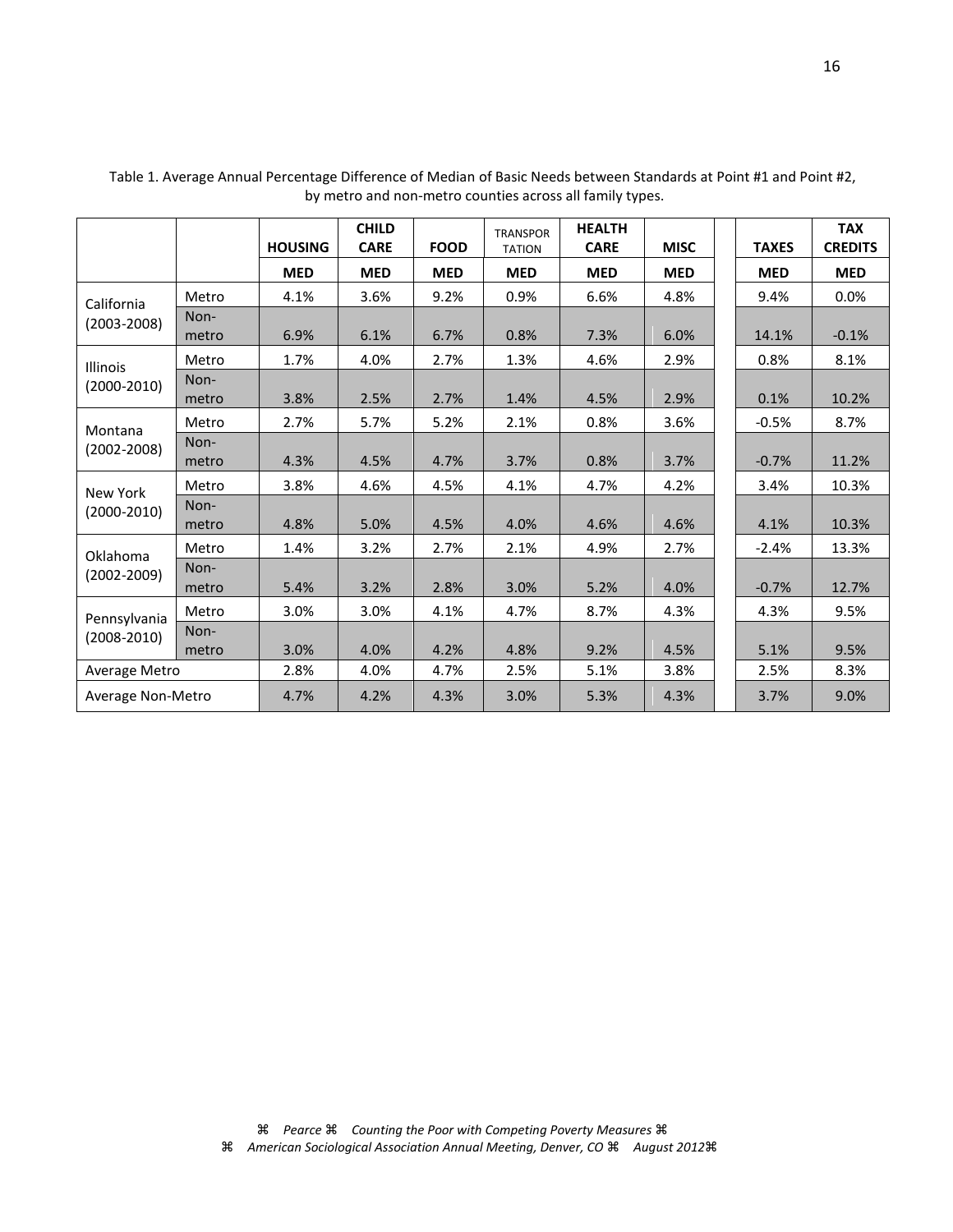|                         |            | California      |            | Colorado    | <b>Connecticut</b> |            | <b>Mississippi</b> |            |            | <b>New Jersey</b> |                 | Pennsylvania |
|-------------------------|------------|-----------------|------------|-------------|--------------------|------------|--------------------|------------|------------|-------------------|-----------------|--------------|
|                         | <b>FPL</b> | <b>SSS</b>      | <b>FPL</b> | <b>SSS</b>  | <b>FPL</b>         | <b>SSS</b> | <b>FPL</b>         | <b>SSS</b> | <b>FPL</b> | <b>SSS</b>        | <b>FPL</b>      | <b>SSS</b>   |
| <b>Total Households</b> | 9.5        | 31.0            | 7.2        | 20.5        | 6.9                | 19.0       | 17.6               | 31.8       | 6.8        | 20.4              | 9.1             | 20.8         |
|                         |            |                 |            |             |                    |            |                    |            |            |                   |                 |              |
| Asian & Pacific         |            |                 |            |             |                    |            |                    |            |            |                   |                 |              |
| Islander                | 8.7        | 26.0            | 9.6        | 27.1        | 11.3               | 26.3       | 18.6               | 39.1       | 5.6        | 17.4              | 12.4            | 26.1         |
| African-                |            |                 |            |             |                    |            |                    |            |            |                   |                 |              |
| American/Black          | 16.0       | 39.2            | 14.5       | 34.2        | 16.4               | 38.8       | 30.2               | 49.0       | 14.6       | 34.0              | 22.8            | 41.2         |
| Latino/Hispanic         | 14.5       | 51.9            | 16.6       | 42.7        | 23.3               | 50.5       | 20.6               | 48.2       | 13.1       | 41.5              | 24.0            | 50.3         |
| White                   | 5.8        | 18.4            | 5.3        | 16.1        | 4.1                | 13.6       | 10.3               | 21.3       | 3.9        | 12.9              | 6.6             | 16.8         |
| Native American         |            |                 | 13.1       | 32.9        | 9.1                | 26.8       |                    |            |            |                   |                 |              |
| Other                   |            |                 |            |             |                    |            | 12.1               | 29.7       | 7          | 34                |                 |              |
|                         |            |                 |            |             |                    |            |                    |            |            |                   |                 |              |
| Data Source:            |            | <b>ACS 2007</b> |            | Census 2000 | Census 2000        |            | <b>ACS 2007</b>    |            | ACS 2005   |                   | <b>ACS 2007</b> |              |

**Table 2. Percent of Households Below the FPL and SSS in Select States by Race-Ethnicity**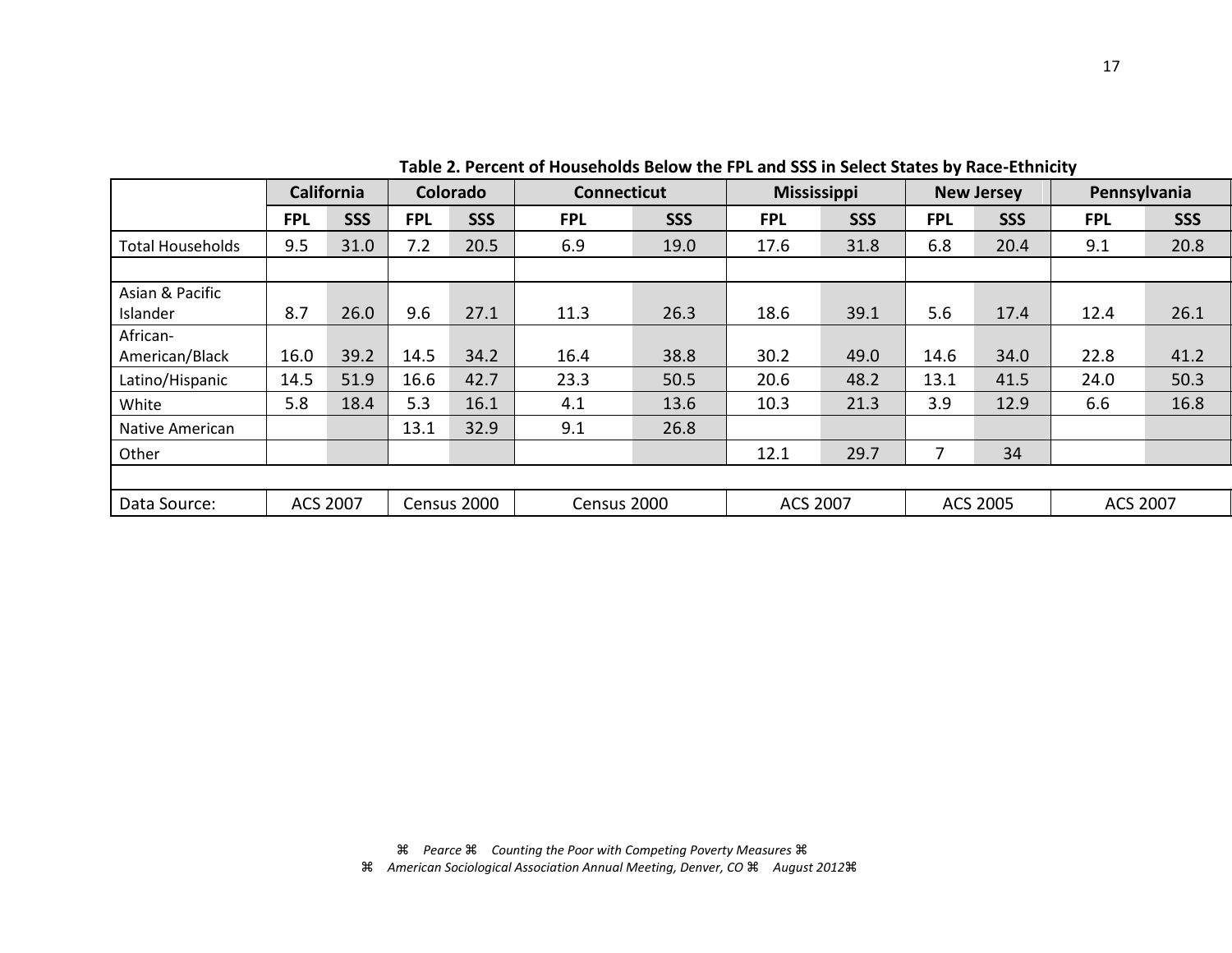|                         | California      |            | <b>Colorado</b> |            | <b>Connecticut</b> |            | <b>Mississippi</b> |            | <b>New</b><br><b>Jersey</b> |      | Pennsylvania    |            | Washington |            |            | <b>Total</b> |
|-------------------------|-----------------|------------|-----------------|------------|--------------------|------------|--------------------|------------|-----------------------------|------|-----------------|------------|------------|------------|------------|--------------|
|                         | <b>FPL</b>      | <b>SSS</b> | <b>FPL</b>      | <b>SSS</b> | <b>FPL</b>         | <b>SSS</b> | <b>FPL</b>         | <b>SSS</b> | <b>FPL</b>                  | SSS  | <b>FPL</b>      | <b>SSS</b> | <b>FPL</b> | <b>SSS</b> | <b>FPL</b> | <b>SSS</b>   |
| <b>Total Households</b> | 9.5             | 31.0       | 7.2             | 20.5       | 6.9                | 19.0       | 17.6               | 31.8       | 6.8                         | 20.4 | 9.1             | 20.8       | 8.3        | 20.7       | 9.3        | 23.5         |
|                         |                 |            |                 |            |                    |            |                    |            |                             |      |                 |            |            |            |            |              |
| <b>Households with</b>  |                 |            |                 |            |                    |            |                    |            |                             |      |                 |            |            |            |            |              |
| Children                | 12.1            | 42.8       | 8.2             | 29.2       | 7.8                | 27.4       | 22.2               | 38.3       | 8.0                         | 27.4 | 11.0            | 29.1       | 9.5        | 28.9       | 11.3       | 31.9         |
| Married Couple and      |                 |            |                 |            |                    |            |                    |            |                             |      |                 |            |            |            |            |              |
| Single Father           |                 |            |                 |            |                    |            |                    |            |                             |      |                 |            |            |            |            |              |
| Households              | 8.2             | 37.1       | 5.3             | 23.9       | 3.5                | 19.3       | 10.3               | 24.3       | 3.3                         | 17.9 | 5.0             | 20.5       | 6.2        | 23.6       | 6.0        | 23.8         |
| Two or more             |                 |            |                 |            |                    |            |                    |            |                             |      |                 |            |            |            |            |              |
| workers                 | 3.5             | 29.7       | 1.8             | 16.7       | 1.0                | 13.1       | 4.7                | 15.9       | 1.9                         | 12.9 | 2.2             | 13.9       | 2.5        | 16.1       | 2.5        | 16.9         |
| One FTYR                |                 |            |                 |            |                    |            |                    |            |                             |      |                 |            |            |            |            |              |
| worker                  | 12.5            | 49.7       | 5.4             | 32.5       | 2.5                | 28.9       | 16.3               | 39.9       | 3.1                         | 27.8 | 6.1             | 34.0       | 4.8        | 30.9       | 7.2        | 34.8         |
|                         |                 |            |                 |            |                    |            |                    |            |                             |      |                 |            |            |            |            |              |
| Single Mother           |                 |            |                 |            |                    |            |                    |            |                             |      |                 |            |            |            |            |              |
| Households              | 26.5            | 63.5       | 22              | 54.1       | 24.4               | 58.9       | 46.8               | 67.8       | 23.9                        | 57.3 | 31.1            | 58.1       | 24.2       | 52.0       | 28.4       | 58.8         |
| Two or more             |                 |            |                 |            |                    |            |                    |            |                             |      |                 |            |            |            |            |              |
| workers                 | 10.3            | 50.0       | 5.5             | 32.5       | 7.1                | 35.6       | 21.7               | 45.8       | 4.8                         | 36.8 | 9.2             | 32.3       | 5.9        | 31.2       | 9.2        | 37.7         |
| One FTYR                |                 |            |                 |            |                    |            |                    |            |                             |      |                 |            |            |            |            |              |
| worker                  | 14.9            | 58.3       | 7.5             | 47.6       | 6.3                | 51.0       | 31.4               | 60.0       | 13.4                        | 54.7 | 14.5            | 54.5       | 6.3        | 38.6       | 13.5       | 52.1         |
|                         |                 |            |                 |            |                    |            |                    |            |                             |      |                 |            |            |            |            |              |
|                         |                 |            | Census          |            | Census             |            |                    |            |                             |      |                 |            | Census     |            |            |              |
| Data Source:            | <b>ACS 2007</b> |            | 2000            |            | 2000               |            | <b>ACS 2007</b>    |            | <b>ACS 2005</b>             |      | <b>ACS 2007</b> |            | 2000       |            |            |              |

**Table 3. Percent of Households Below the FPL and SSS in Select States by Household Type and Number of Workers**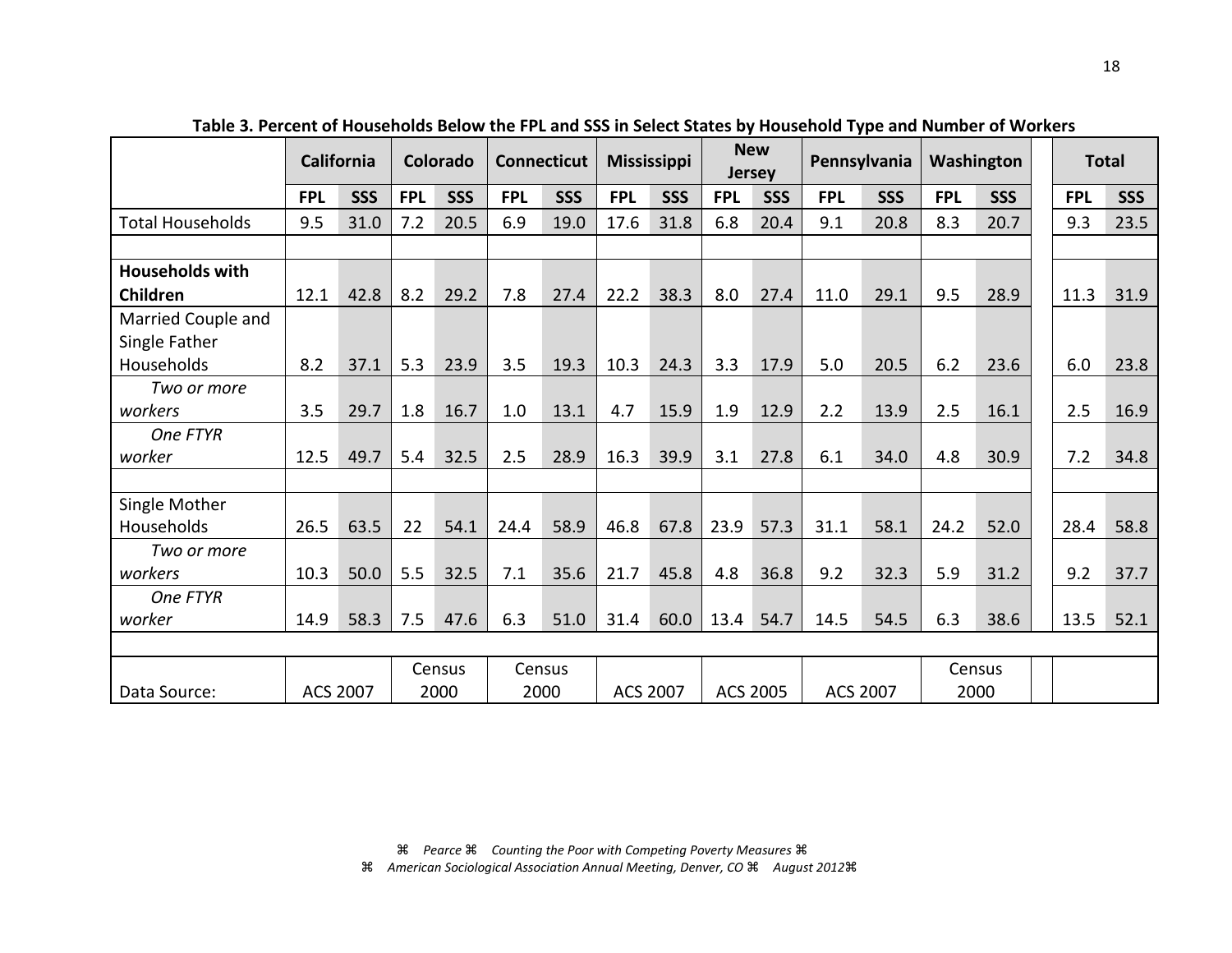#### **References**

- Bergmann, B. & Renwick, T. (1993). A budget-based definition of poverty: With an application to singleparent families. *The Journal of Human Resources*, 28 (1), 1-24.
- Bernstein, J. 2008. *Crunch: Why Do I Feel so Squeezed (and other Unsolved Economic Mysteries.* San Francisco, CA: Berrett-Koehler Publishers, Inc.
- Blank, R. 2008. "Presidential Address: How to Improve Poverty Measurement in the United States." *Journal of Public Policy and Management,* Vol 27, No. 2, p.233-254.
- Brocht, C., J. Bernstein and M. Spade-Augilar.. 2000. How Much Is Enough? Basic Family Budgets for Working Families. Economic Policy Institute. Washington, D.C.
- Cauthen, N. K. and Hsien-Hen L. 2003. *Living at the edge, Research Brief 1: Employment alone is not enough for America's low-income families*. New York City: Columbia University, National Center for Children in Poverty.
- Citro, C. & Michael, R. Eds. 1995. *Measuring poverty: A new approach*. Washington, DC: National Academy Press.
- DeCrappeo, M. , D. Pelletiere, Crowley, S., and E. Teater. *Out of Reach 2010.* National Low-Income Housing Coalition. Washington, D.C.
- Gabe. T/. 2007. "Federal Programs That Use the 'Official' Poverty Definition for Determining Eligibility or for Allocating Funds." Memo from the Congressional Research Service to the House Ways and Means Subcommittee on Income Securing and Family Support (October 30). As cited in Blank, R. and Greenberg (2008).
- Fisher, G. .1992. "The Development and History of the Poverty Thresholds," *Social Security Bulletin*, Vol. 55, No. 4, Winter.
- *Focus*, University of Wisconsin-Madison Institute for Research on Poverty. Vol. 17, No. 1, Summer 1995. Measuring Poverty: A new Approach and Assessments of the Panel Report.
- Garner, T. and K. Short. 2008. " Creating a Consistent Poverty Measure over Time Using NAS Procedures: 1996-2005" Bureau of Labor Statistics Working Paper #417.
- Iceland, John. Poverty in America: A Handbook. 2006. University of California.
- Interagency Technical Working Group. U.S. Department of Commerce, Census Bureau. 2010. "Observations from the Interagency Technical Working Group on Developing a Supplemental Poverty Measure," http://www.census.gov/hhes/www/poverty/SPM\_TWGObservations.pdf (accessed October 19, 2011).
- Joassart-Marcelli, P. 2005. "Working poverty in southern California: towards an operational measure." *Social Science Research* 34: 20-43.
- Johnson, David S., John M. Rogers, and Lucilla Tan. 2001. "A century of family budgets in the United States." *Monthly Labor Review* (May): 28-45.
- Mayor's Office [NYC]. 2008. "New York City Mayor Bloomberg Announces New Alternative to Federal Poverty Measure." July 13.
- Orshansky, M. 1965. "Counting the Poor: Another Look at the Poverty Profile." *Social Security Bulletin* 28 (1) 3-29. (Reprinted in *Social Security Bulletin*: 51 (10): 25-51. [1988])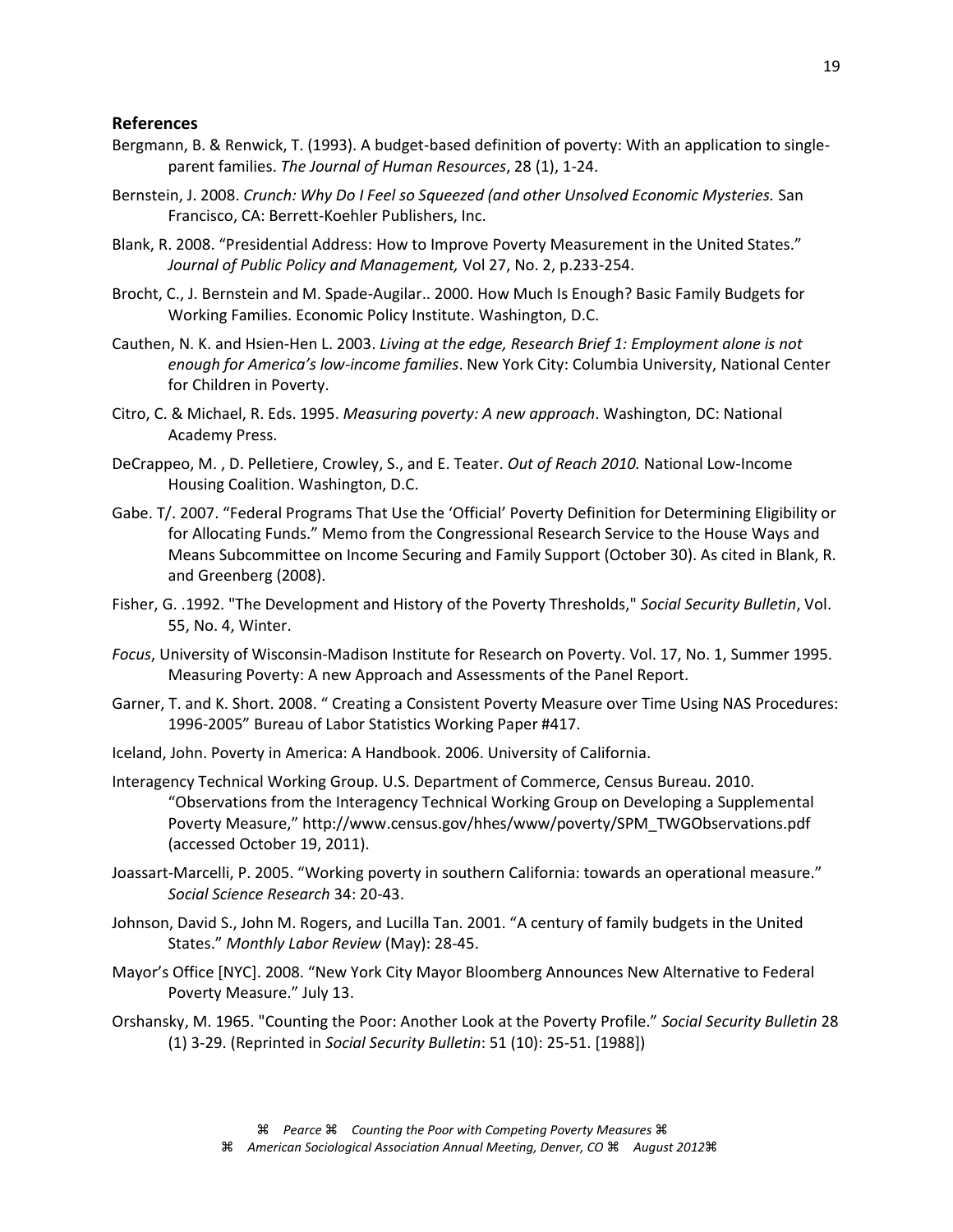Pearce, D.M. 2007a. "Overlooked and Undercounted: Struggling to Make Ends Meet in Colorado" for the Colorado Fiscal Policy Institute, (Center for Women's Welfare, University of Washington School of Social Work). http://www.selfsufficiencystandard.org/docs/Colorado%20Demographic.pdf

\_\_\_\_\_\_. 2007b. "Overlooked and Undercounted: Wages, Work and Poverty in Washington State" for the Harry Bridges Center for Labor Studies, University of Washington (Center for Women's Welfare, University of Washington, School of Social Work). http://www.selfsufficiencystandard.org/docs/Washington%20State%20Demographic.pdf

\_\_\_\_\_\_. 2007c. "Overlooked and Undercounted: Where Connecticut Stands " for the Permanent Commission on the Status of Women, Connecticut General Assembly, (Center for Women's Welfare, University of Washington, School of Social Work). http://www.selfsufficiencystandard.org/docs/Connecticut%20Demographic.pdf

\_\_\_\_\_\_. 2008. "Not Enough to Live On: Characteristics of Households Below the Real Cost of Living in New Jersey" for Legal Services of New Jersey Poverty Research Institute. (Center for Women's Welfare, University of Washington School of Social Work).

http://selfsufficiencystandard.org/docs/New%20Jersey%20Demographic.pdf

\_\_\_\_\_\_. 2009a. "Overlooked and Undercounted: Struggling to Make Ends Meet in Mississippi" for the Mississippi Economic Policy Center (Center for Women's Welfare, University of Washington School of Social Work).

http://www.selfsufficiencystandard.org/docs/Mississippi%20Demographic%202009.pdf

\_\_\_\_\_\_.2009b. "Overlooked and Undercounted: Struggling to Make Ends Meet in Pennsylvania" for Pathways PA, Homes, PA (Center for Women's Welfare, University of Washington School of Social Work). http://www.pathwayspa.org/PW\_Over\_Under\_lo\_res.pdf

\_\_\_\_\_\_.2009c. "Overlooked and Undercounted 2009: Struggling to Make Ends Meet in California" for United Way of the Bay Area, (Center for Women's Welfare, University of Washington School of Social Work).

http://www.selfsufficiencystandard.org/docs/CA%20Overlooked%20%20Undercounted%20200 9.pdf

\_\_\_\_\_\_. 2011. *The Self-Sufficiency Standard for Washington State 2011*. Seattle, WA: University of Washington.

\_\_\_\_\_\_. 2012 [forthcoming, October] "Overlooked and Undercounted: Struggling to Make Ends Meet in Pennsylvania" for Pathways PA, Homes, PA.

- Renwick, T. 1998. "Basic Needs Budgets Revisited: Does the U.S. Consumer Price Index Overestimate the Changes in the Cost of Living for Low-Income Families?". *Feminist Economics* 4(3), p. 129-142.
- Ruggles, P. (1990). *Drawing the line: Alternative poverty measures and their implications for public policy*. The Urban Institute, Washington, D.C.
- U.S. Census Bureau, "Supplemental Poverty Measure Overview," Poverty-Experimental Measures, http://www.census.gov/hhes/povmeas/methodology/supplemental/overview.html (accessed October 21, 2011).

 $\overline{\phantom{a}}$ 

<sup>&</sup>lt;sup>i</sup> Funded by Casey, Charles Steward Mott, Joyce, and Ford foundations, see

http://www.workingpoorfamilies.org/about.html. For description of indicators used, see http://www.workingpoorfamilies.org/pdfs/Framework\_of\_Indicators.pdf